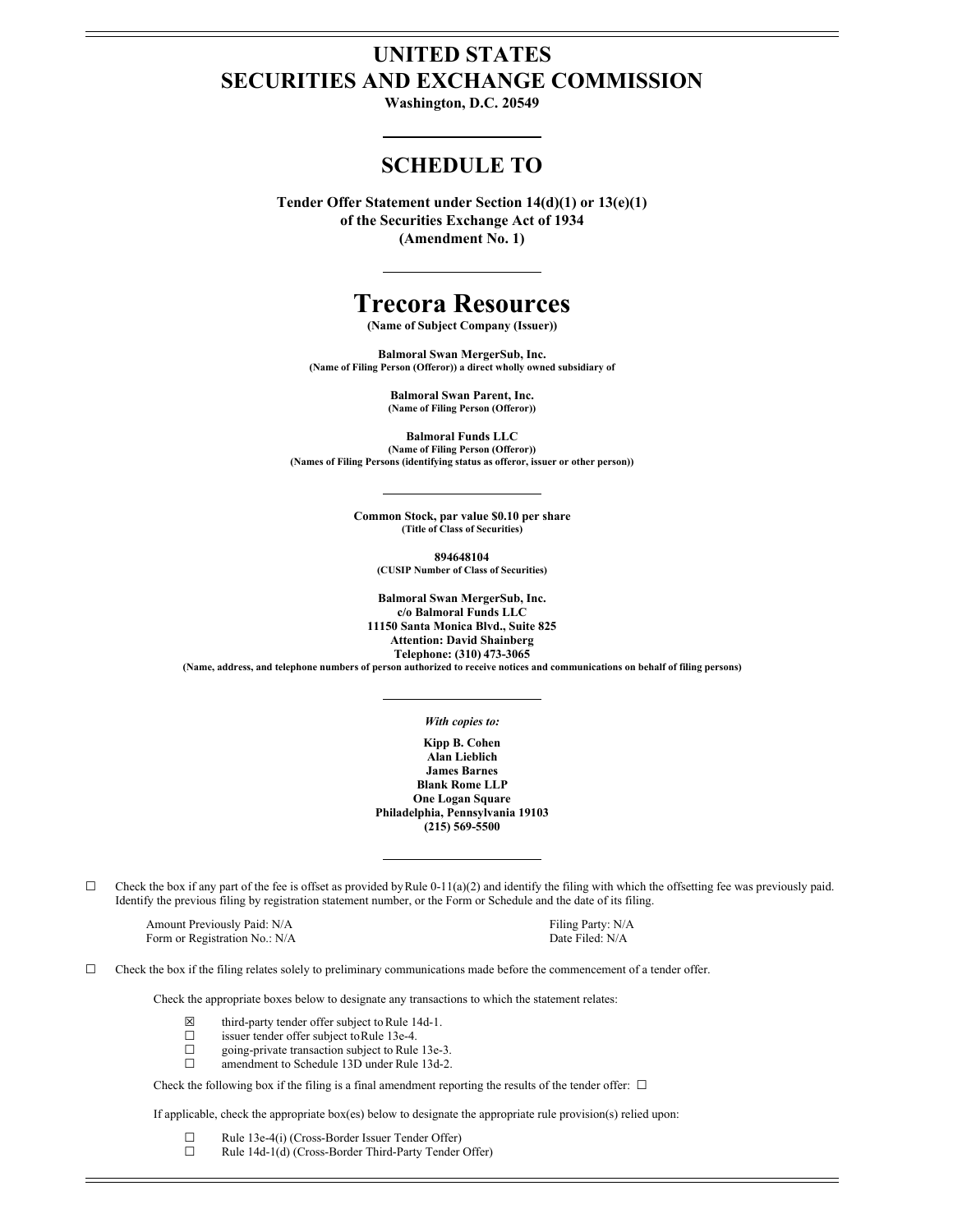This Amendment No. 1 (this "**Amendment**") amends and supplements the Tender Offer Statement on Schedule TO (as amended and together with any subsequent amendments and supplements thereto, the "**Schedule TO**") filed with the Securities and Exchange Commission on May 25, 2022 by Balmoral Swan MergerSub, Inc. ("**Purchaser**"), a Delaware corporation and wholly owned indirect subsidiary of Balmoral Swan Parent, Inc. ("**Parent**"), a Delaware corporation. The Schedule TO relates to the tender offer by Purchaser for any and all of the outstanding shares of common stock, par value \$0.10 per share ("**Shares**"), of Trecora Resources ("**Trecora**" or the "**Company**"), a Delaware corporation, at a price of \$9.81 per Share, net to the holders thereof, in cash, without interest thereon and less any applicable tax withholdings, upon the terms and subject to the conditions set forth in the Offer to Purchase dated May 25, 2022 (the "**Offer to Purchase**"), and in the related Letter of Transmittal (the "**Letter of Transmittal**") which, together with the Offer to Purchase, as may be amended or supplemented from time to time, collectively constitute the "**Offer**"), copies of which are attached as Exhibits (a)  $(1)(A)$  and  $(a)(1)(B)$ , respectively.

Except as otherwise set forth in this Amendment, the information set forth in the Schedule TO remains unchanged and is incorporated herein by reference to the extent relevant to the items in this Amendment. Capitalized terms used but not defined herein have the meanings assigned to such terms in the Offer to Purchase or in the Schedule TO. You should read this Amendment No. 1 together with the Schedule TO, the Offer to Purchase, dated May 25, 2022, and the related Letter of Transmittal, as amended.

The Schedule TO is hereby amended and supplemented as follows:

## **Item 11.** *Additional Information.*

(a) The information set forth in the section of the Offer to Purchase entitled "*Certain Legal Matters; Regulatory Approvals*" and Item 11 of the Schedule TO, to the extent such Item incorporates by reference the information contained in the Offer to Purchase, is hereby amended and supplemented by (i) revising the title of the section to read "*Certain Legal Matters; Regulatory Approvals; Litigation*," and (ii) adding the following paragraph after the last paragraph of the subsection entitled "*State Takeover Laws*":

*Legal Proceedings.* "On May 31, 2022, a purported Company stockholder filed a complaint against the Company and each member of the Board in the United States District Court for the Southern District of New York, captioned *Shiva Stein v. Trecora Resources*, et al., Case No. 1:22-cv-4474 (the "*Stein Complaint*"). On June 2, 2022, the Company received a demand from a purported Company stockholder (the "*Wilson Demand*"). Also on June 2, 2022, a purported Company stockholder filed a complaint against the Company and each member of the Board in the United States District Court for the Southern District of New York, captioned *William Johnson v. Trecora Resources*, et al., Case No. 1:22-cv-04585 (the "*Johnson Complaint*"). On June 3,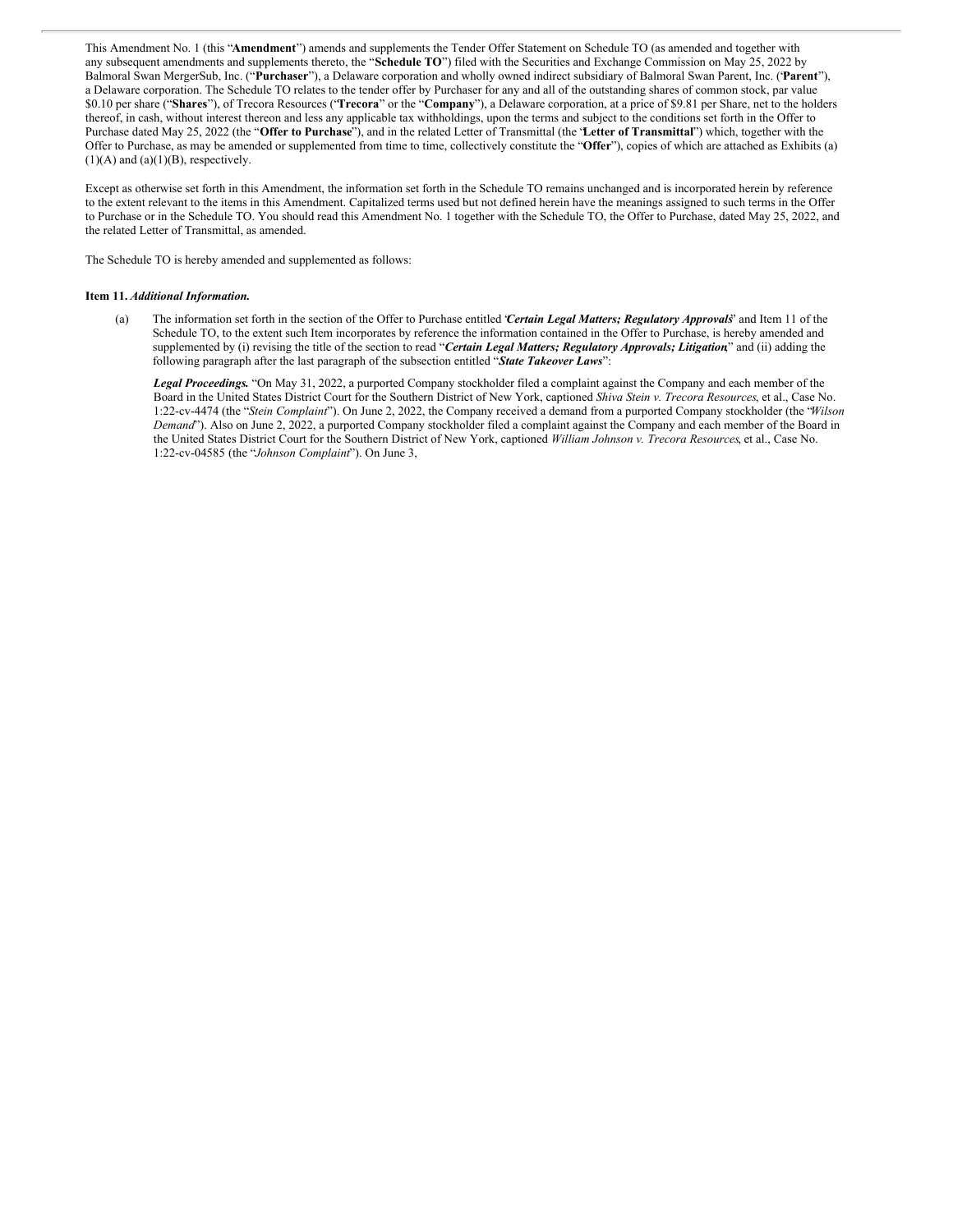2022, a purported Company stockholder filed a complaint against the Company and each member of the Board in the United States District Court for the Eastern District of New York, captioned *Denise Redfield v. Trecora Resources et al.*, Case No. 1:22-cv-03301 (the "*Redfield Complaint*," together with the Stein Complaint and the Johnson Complaint, the "*Complaints*"). Also on June 3, 2022, the Company received two additional demands from two purported Company stockholders (the "*Dixon Demand*" and the "*Kaufmann Demand*," together with the Wilson Demand, the "*Demands*").

The Complaints and Demands allege violations of Sections 14(d) and 14(e) of the Exchange Act and Rule14d-9 thereunder against all defendants and violations of Section 20(a) of the Exchange Act against the individual defendants. Each of the Complaints seek injunctive relief preventing the consummation of the Transactions, rescissory damages or rescission to the extent the Transactions are consummated, an award of plaintiff's expenses including attorneys' fees and expenses, and such other relief the court may deem just and proper. The Stein Complaint also seeks an accounting of damages. The Company believes the claims asserted in each of the Complaints and Demands are without merit.

Additional lawsuits may be filed against the Company and their respective directors in connection with the Offer and the Merger. If additional similar complaints are filed, absent new or different allegations that are material, Parent, Purchaser, and the Company will not necessarily announce such additional filings."

(c) The information in the Letter of Transmittal, an amended copy of which is filed as Exhibit (a)(1)(B) to this Amendment in order to correct a typographical error, is incorporated herein by reference.

# **Item 12.** *Exhibits.*

Item 12 of the Schedule TO is hereby amended and supplemented by adding the following Exhibits:

- (a)(1)(B) Form of Letter of Transmittal (including Guidelines for Certification of Taxpayer [Identification](#page-13-0) Numberon Substitute Form W-9), as amended.
- $(a)(1)(H)$  Letter to [Stockholders,](#page-23-0) dated June 7, 2022.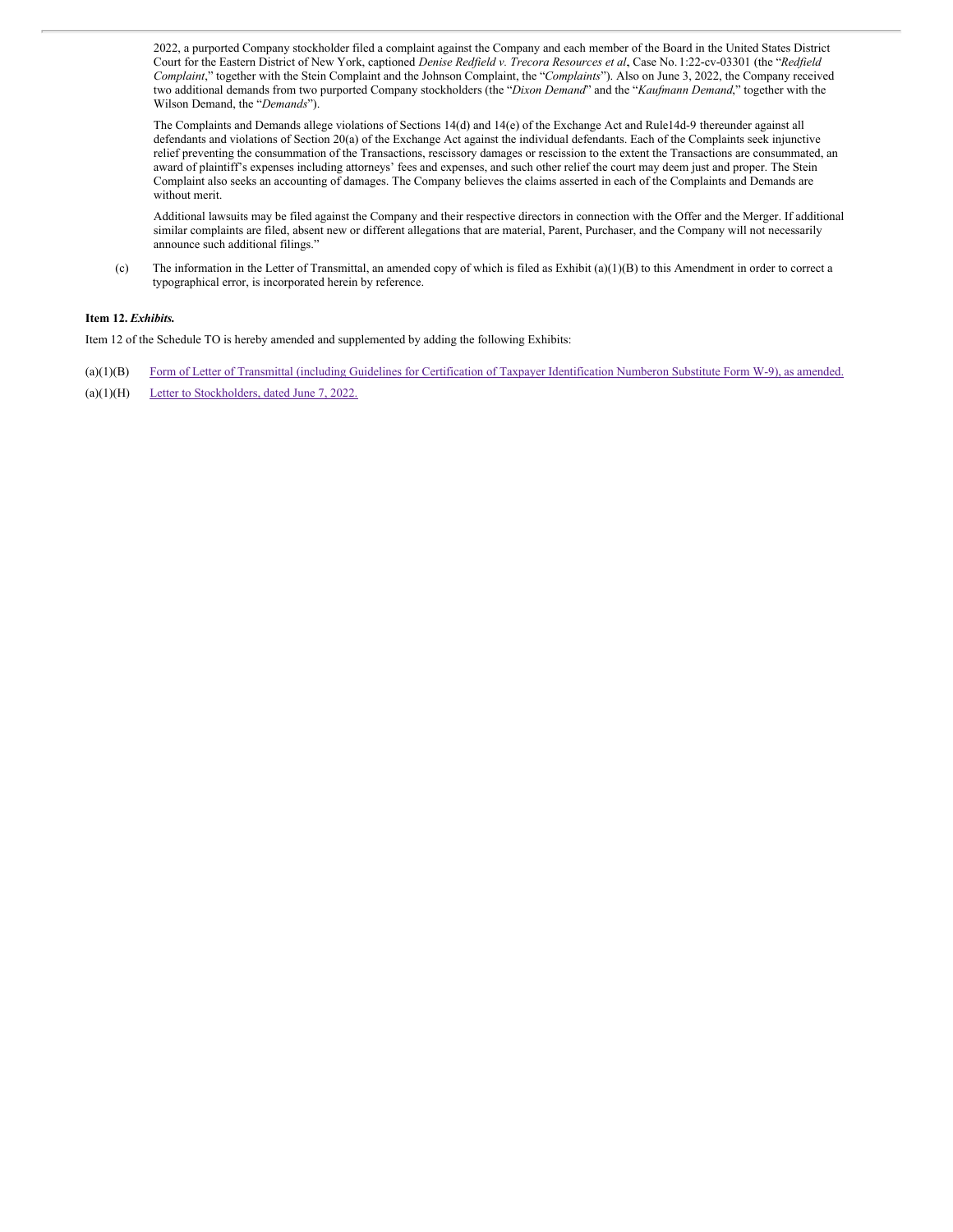# **SIGNATURES**

After due inquiry and to the best of their knowledge and belief, each of the undersigned certifies that the information set forth in this statement is true, complete and correct.

Dated: June 7, 2022

## **BALMORAL SWAN MERGERSUB, INC.**

| By: | /s/ Jonathan A. Victor   |
|-----|--------------------------|
|     | Name: Jonathan A. Victor |
|     | Title: Authorized Person |

# **BALMORAL SWAN PARENT, INC.**

By: /s/ Jonathan A. Victor Name: Jonathan A. Victor Title: Authorized Person

# **BALMORAL FUNDS LLC**

| $\mathbf{By:}$ | /s/ Jonathan A. Victor   |
|----------------|--------------------------|
|                | Name: Jonathan A. Victor |
|                | Title: Authorized Person |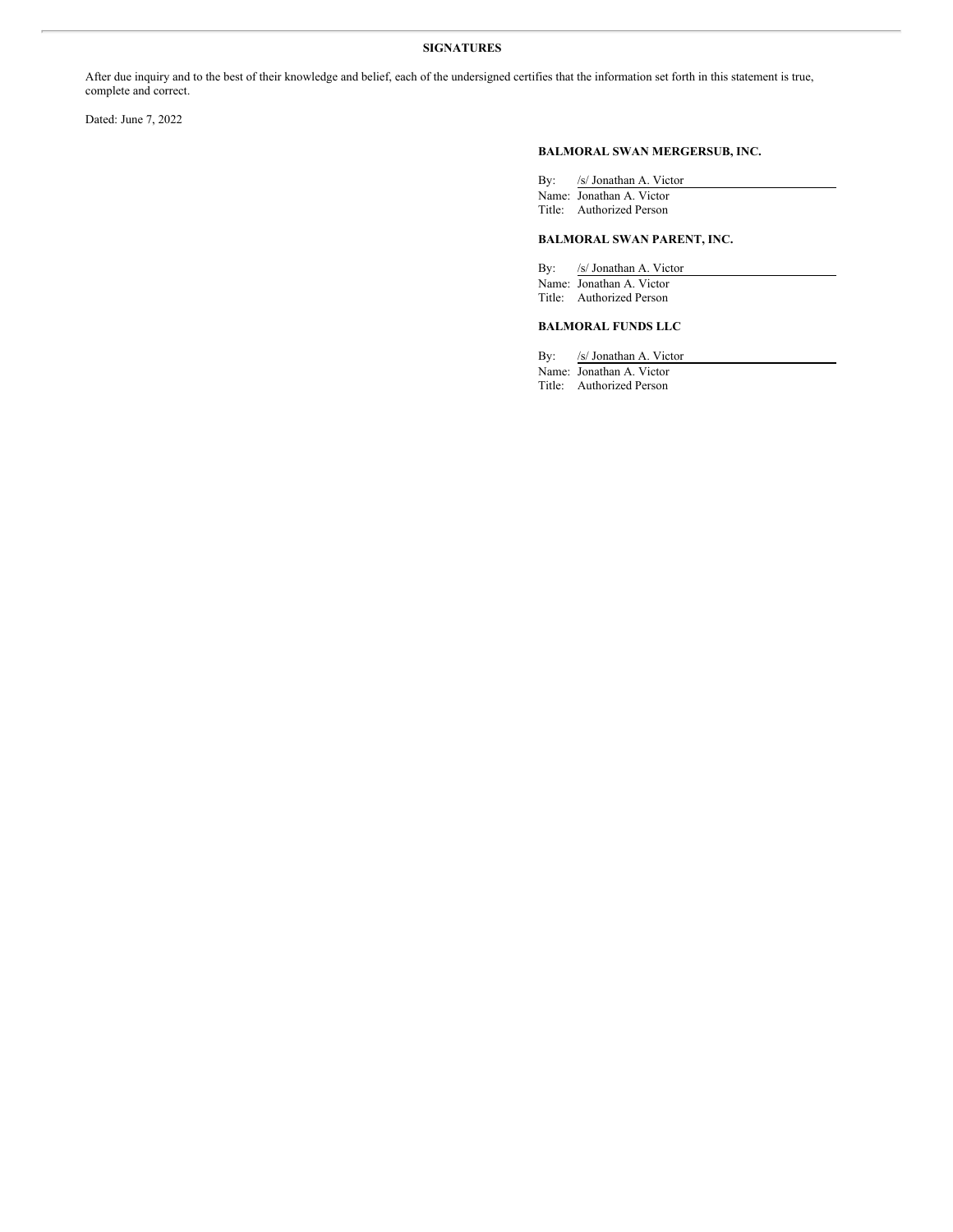# **EXHIBIT INDEX**

| Exhibit No.                    |                                                                                                                                                                                                                             |
|--------------------------------|-----------------------------------------------------------------------------------------------------------------------------------------------------------------------------------------------------------------------------|
| $(a)(1)(A)^*$                  | Offer to Purchase, dated May 25, 2022.                                                                                                                                                                                      |
| $(a)(1)(B)$ **                 | Form of Letter of Transmittal (including Guidelines for Certification of Taxpayer Identification Numberon Substitute Form W-9), as<br>amended.                                                                              |
| $(a)(1)(C)^*$                  | Form of Notice of Guaranteed Delivery.                                                                                                                                                                                      |
| $(a)(1)(D)^*$                  | Form of Letter to Brokers, Dealers, Commercial Banks, Trust Companies and Other Nominees.                                                                                                                                   |
| $(a)(1)(E)^*$                  | Form of Letter to Clients for Use by Brokers, Dealers, Commercial Banks, Trust Companies and Other Nominees.                                                                                                                |
| $(a)(1)(F)^*$                  | Form of Letter to Participants in the Texas Oil & Chemical Co. II, Inc. 401(k) Plan                                                                                                                                         |
| $(a)(1)(G)^*$                  | Text of Summary Advertisement, as published in The New York Times on May 25, 2022.                                                                                                                                          |
| $(a)(1)(H)$ **                 | Letter to Stockholders, dated June 7, 2022.                                                                                                                                                                                 |
| $(b)(1)^*$                     | Revolving Credit Commitment Letter, dated as of May 11, 2022, by Bank of America, N.A. to Parent.                                                                                                                           |
| $(b)(2)^*$                     | Term Loan Debt Commitment Letter, dated as of May 11, 2022, by White Oak Global Advisors, LLC and SPP Credit Advisors, LLC<br>to Parent.                                                                                    |
| $(d)(1)^*$                     | Agreement and Plan of Merger, dated as of May 11, 2022, by and among Trecora, Parent and the Offeror (incorporated by reference to<br>Exhibit 2.1 to Trecora Resources' Form 8-K, filed on May 12, 2022).                   |
| $(d)(2)^*$                     | Amendment to Agreement and Plan of Merger, dated May 25, 2022, by and among Trecora, Parent, and the Offeror.                                                                                                               |
| $(d)(3)^*$                     | Equity Commitment Letter, dated as of May 11, 2022, by Balmoral Special Situations Fund III, L.P. to Parent.                                                                                                                |
| $(d)(4)^*$                     | Assignment and Assumption Agreement by and between Balmoral Special Situations Fund III, L.P. and Balmoral Special Situations<br>Fund IV, L.P.                                                                              |
| $(d)(5)^*$                     | Limited Guarantee, dated as of May 11, 2022, delivered by Balmoral Special Situations Fund III, L.P. in favor of Trecora Resources.                                                                                         |
| $(d)(6)^*$                     | Confidentiality Agreement, dated as of December 16, 2021, between Trecora Resources and Balmoral Funds LLC.                                                                                                                 |
| $(d)(7)^*$                     | Tender and Support Agreement, dated as of May 11, 2022, among Parent, the Offeror and the stockholders listed therein (incorporated<br>by reference to Exhibit 99.2 to Trecora Resources' Form 8-K, filed on May 12, 2022). |
| (g)                            | None.                                                                                                                                                                                                                       |
| (h)                            | None.                                                                                                                                                                                                                       |
| $107*$<br>$\sim$ $\sim$ $\sim$ | <b>Filing Fee Exhibit</b>                                                                                                                                                                                                   |

\* Previously filed.

\*\* Filed herewith.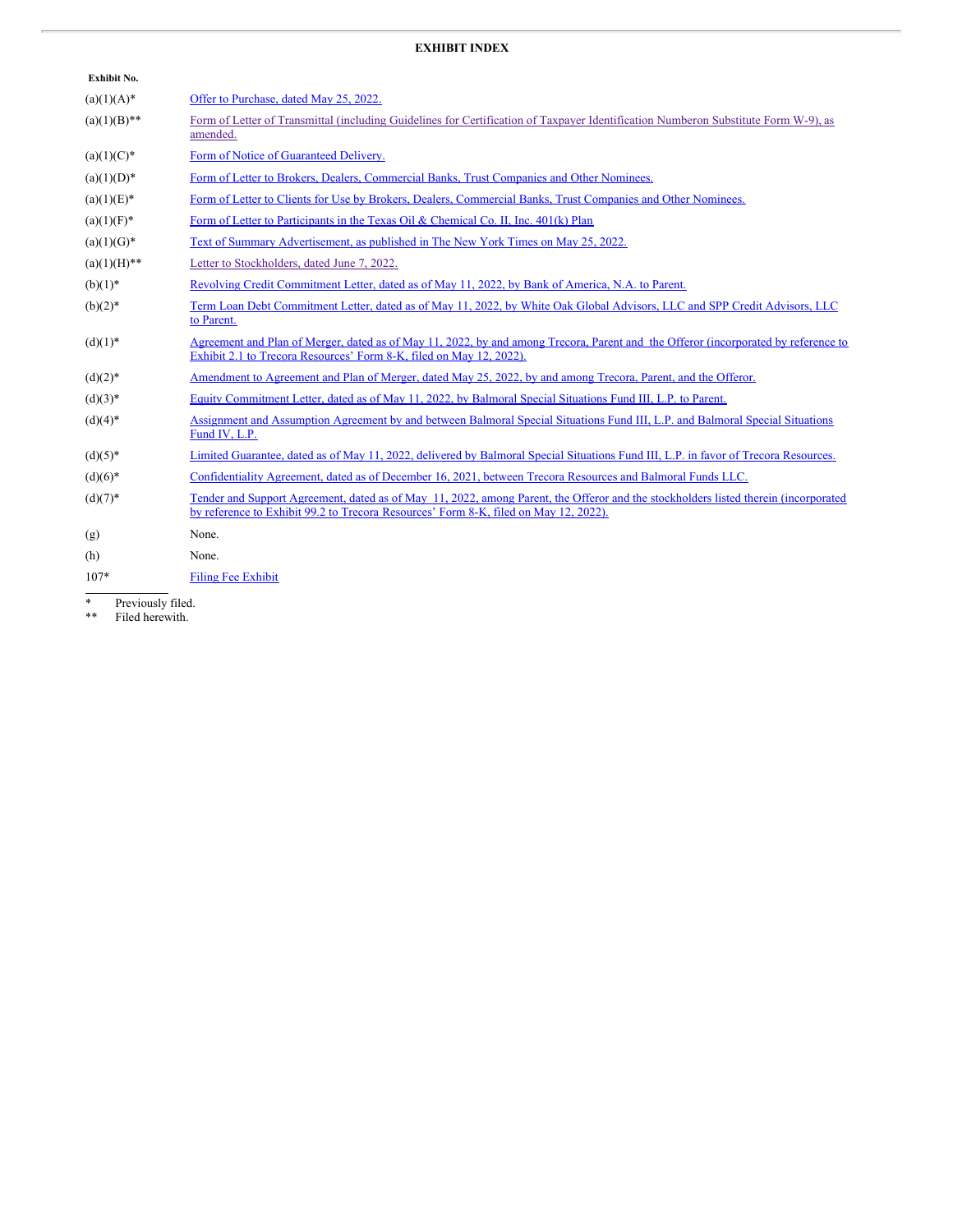**to Tender Shares of Common Stock**

**of**



# **TRECORA RESOURCES**

**at**

# **\$9.81 PER SHARE, NET IN CASH**

**Pursuant to the Offer to Purchase dated May 25, 2022**

**by**

# **BALMORAL SWAN MERGERSUB, INC.**

**a wholly owned subsidiary of**

# **BALMORAL SWAN PARENT, INC.**

**and**

## **BALMORAL FUNDS LLC**

THE OFFER AND WITHDRAWAL RIGHTS WILL EXPIRE AT 12:00 MIDNIGHT, NEW YORK CITY TIME, ON JUNE 24, 2022 (ONE MINUTE AFTER 11:59 P.M., NEW YORK CITY TIME, ON JUNE 23, 2022) UNLESS THE OFFER IS EXTENDED OR EARLIER **TERMINATED.**

Method of delivery of the certificate(s) is at the option and risk of the owner thereof.*See Instruction 2.*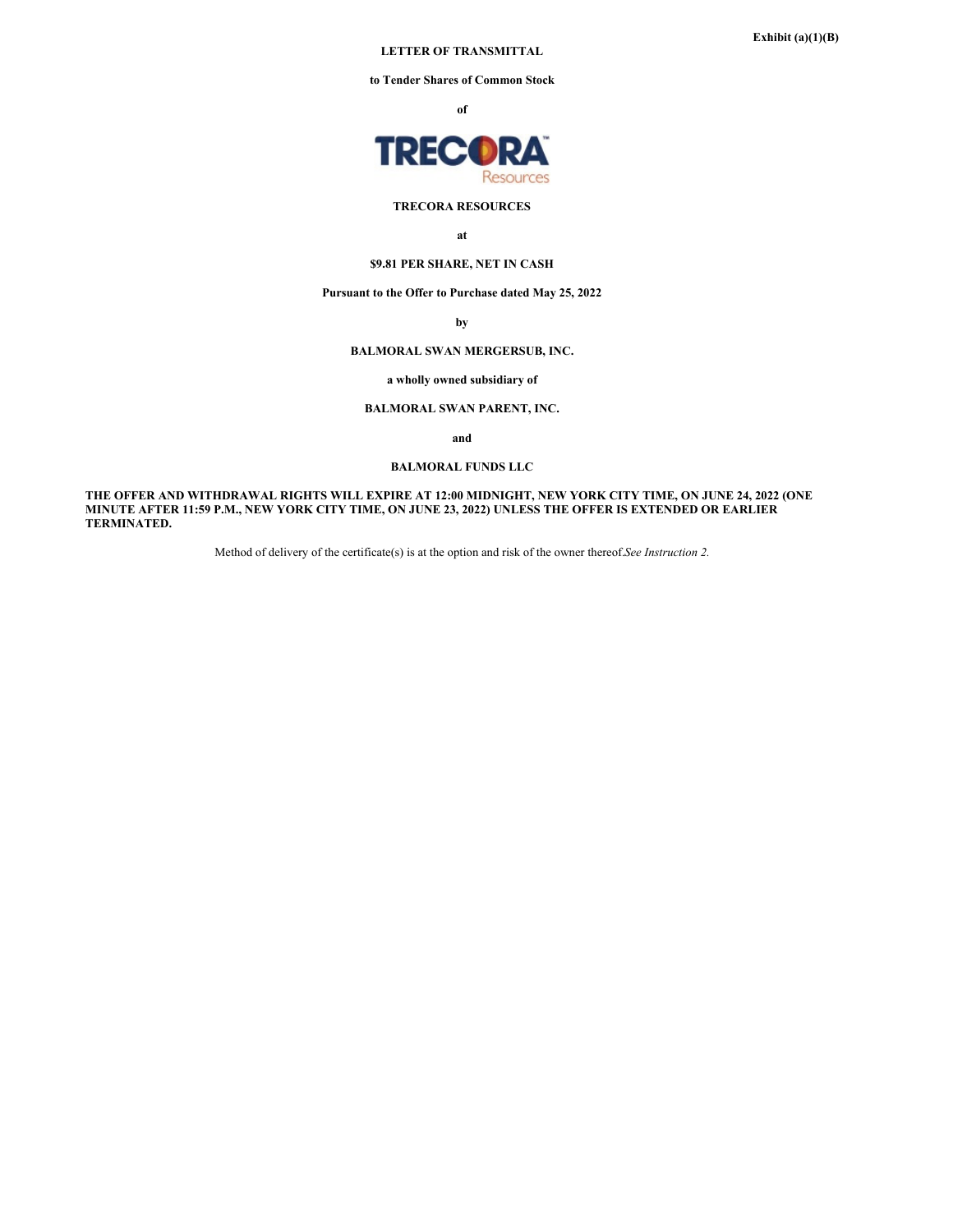

# *If delivering by First Class, Registered or Certified*

Computershare Trust Company, N.A. c/o Voluntary Corp Actions P.O. Box 43011 Providence, RI 02940-3011

*Mail mail: By Express or overnight delivery:* Computershare Trust Company, N.A. c/o Voluntary Corporate Actions 150 Royall Street, Suite V Canton, MA 02021

Delivery of this Letter of Transmittal to an address other than as set forth above will not constitute a valid delivery to the Depositary (as defined below). You must sign this Letter of Transmittal in the appropriate space provided therefor below, with signature guaranteed, if required, and complete the IRS Form W-9 included in this Letter of Transmittal or IRS Form W-8, if applicable. The instructions set forth in this Letter of Transmittal should be read carefully before you tender any of your Shares (as defined below) into the Offer (as defined below).

# **DESCRIPTION OF SHARES TENDERED**

**Name(s) and Address(es) of Registered Holder(s) (Please fill in, if blank, exactly as name(s) appear(s) on certificate(s)) (Attach additional signed list if necessary)**

|  |                     | <b>Shares</b>       |               |
|--|---------------------|---------------------|---------------|
|  |                     | <b>Tendered</b>     |               |
|  |                     | <b>Total Number</b> |               |
|  |                     | of                  |               |
|  |                     | <b>Shares</b>       | Total         |
|  |                     | Represented         | Number of     |
|  | Certificate         | by Certificate(s)   | <b>Shares</b> |
|  | Number(s) $(*)$     | $(**)$              | Tendered(**)  |
|  | <b>Total Shares</b> |                     |               |
|  |                     |                     |               |

- Certificate numbers are not required if tender is being made by book-entry transfer.
- (\*\*) Unless a lower number of Shares to be tendered is otherwise indicated, it will be assumed that all Shares, including any and all book entry shares you may have in your account, described above are being tendered. See Instruction 4.

The Offer is not being made to (and no tenders will be accepted from or on behalf of) holders of Shares (as defined below) in any jurisdiction in which the making of the Offer or acceptance thereof would not be in compliance with the securities, "blue sky" or other laws of such jurisdiction.

This Letter of Transmittal is to be used by stockholders of Trecora Resources (the "Company"), if certificates (the "Share Certificates") for shares of common stock, par value \$0.10 per share, of the Company (the "Shares") are to be forwarded herewith or, unless an Agent's Message (as defined in Section 3 of the Offer to Purchase) is utilized, if delivery of Shares is to be made by book-entry transfer to an account maintained by Computershare Trust Company, N.A. (the "Depositary") at The Depository Trust Company ("DTC") (as described in Section 2 of the Offer to Purchase and pursuant to the procedures set forth in Section 3 thereof).

Stockholders whose Share Certificates are not immediately available, or who cannot complete the procedure for book-entry transfer on a timely basis, or who cannot deliver all other required documents to the Depositary prior to the Expiration Time, must tender their Shares according to the guaranteed delivery procedure set forth in Section 3 of the Offer to Purchase in order to participate in the Offer. Shares tendered by the Notice of Guaranteed Delivery (as defined below) will be excluded from the calculation of the Minimum Tender Condition (as defined in the Offer to Purchase), unless such Shares and other required documents are received by the Depositary by the Expiration Time. See Instruction 2. **Delivery of documents to DTC does not constitute delivery to the Depositary.**

 $\overline{2}$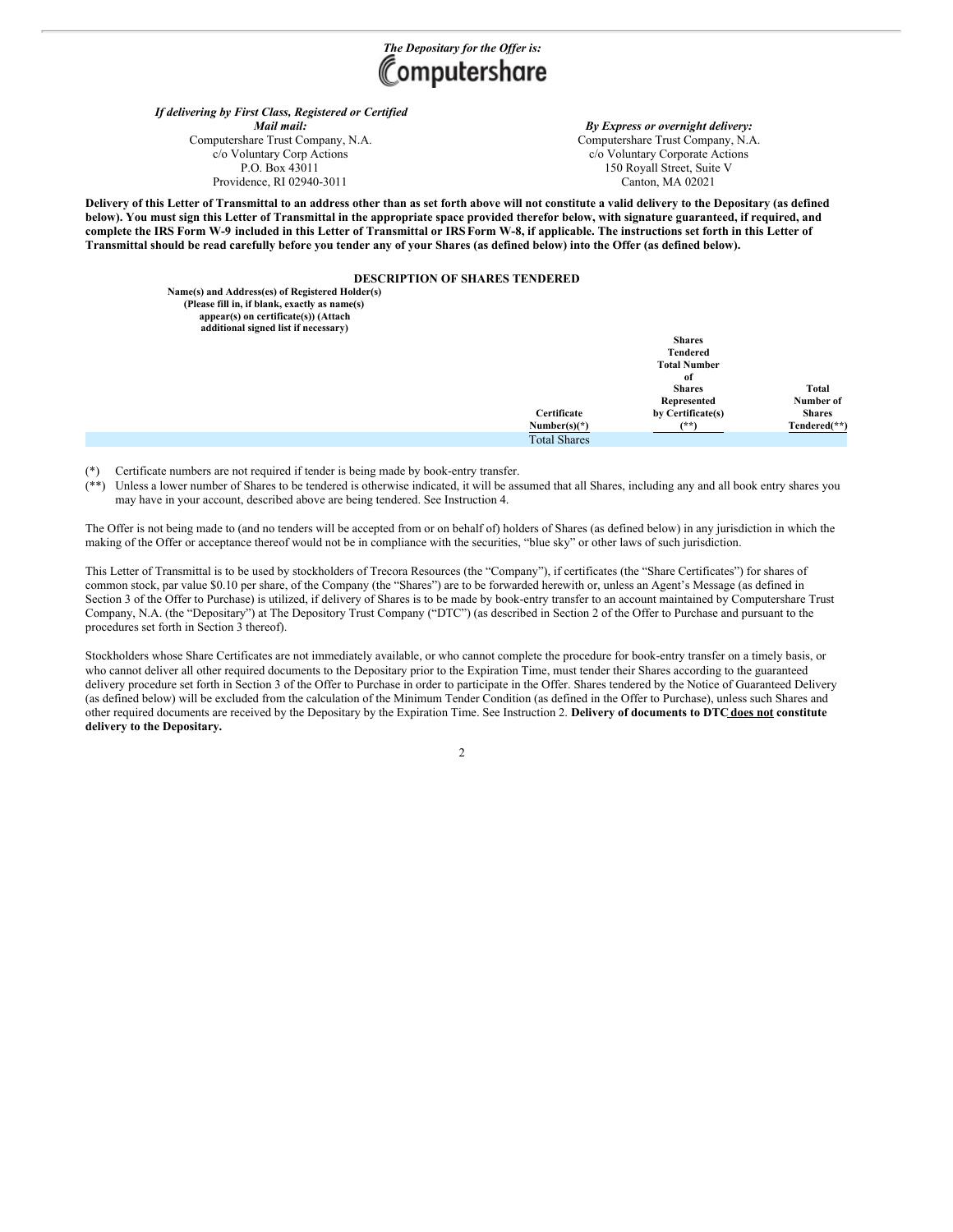### Additional Information if Shares Have Been Lost, Destroyed or Stolen, Are Being Delivered By Book-Entry Transfer, or Are Being Delivered **Pursuant to a Previous Notice of Guaranteed Delivery**

If Share Certificates you are tendering with this Letter of Transmittal have been lost, stolen, destroyed or mutilated, you should contact Computershare Trust Company, N.A. as transfer agent (the "Transfer Agent"), at (800) 622-6757, regarding the requirements for replacement. You may be required to post a bond to secure against the risk that the Share Certificates may be subsequently recirculated. **You are urged to contact the Transfer Agent** immediately in order to receive further instructions, for a determination of whether you will need to post a bond and to permit timely processing **of this documentation. See Instruction 11.**

- ☐ CHECK HERE IF TENDERED SHARES ARE BEING DELIVERED HEREWITH.
- ☐ CHECK HERE IF TENDERED SHARES ARE BEING DELIVERED BY BOOK-ENTRY TRANSFER MADE TO AN ACCOUNT MAINTAINED BY THE DEPOSITARY WITH DTC AND COMPLETE THE FOLLOWING (NOTE THAT ONLY FINANCIAL INSTITUTIONS THAT ARE PARTICIPANTS IN THE SYSTEM OF DTC MAY DELIVER SHARES BY BOOK-ENTRY TRANSFER):
	- Name of Tendering Institution:
	- DTC Account Number:
	- Transaction Code Number:
- ☐ CHECK HERE IF TENDERED SHARES ARE BEING DELIVERED PURSUANT TO A NOTICE OF GUARANTEED DELIVERY PREVIOUSLY SENT TO THE DEPOSITARY AND COMPLETE THE FOLLOWING:

Name(s) of Tendering Stockholder(s):

DTC/VOI Ticket Number (if any):

Date of Execution of Notice of Guaranteed Delivery:

Name of Eligible Institution that Guaranteed Delivery:

# **NOTE: SIGNATURES MUST BE PROVIDED BELOW. PLEASE READ ACCOMPANYING INSTRUCTIONS CAREFULLY**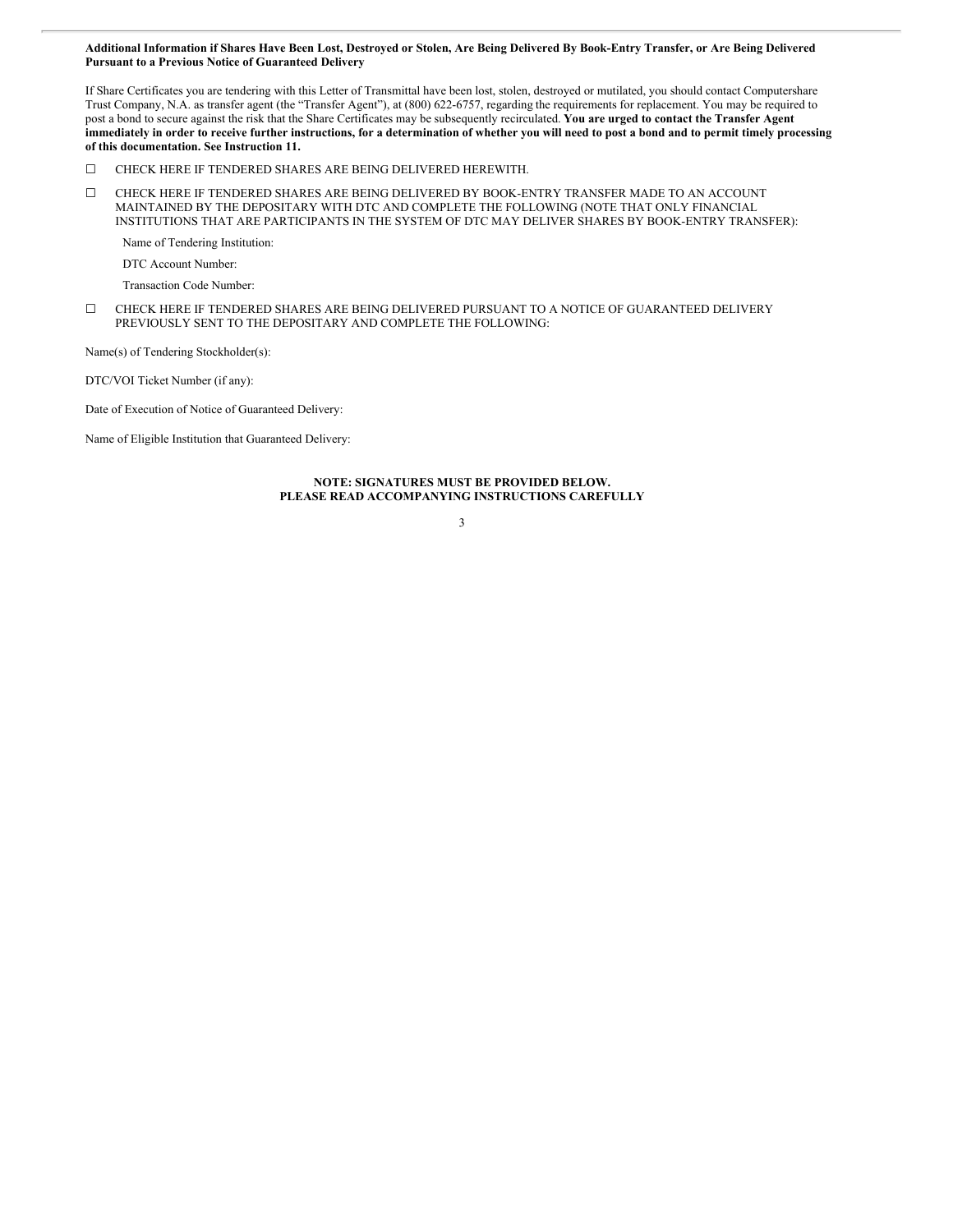#### Ladies and Gentlemen:

The undersigned hereby tenders to Balmoral Swan Merger Sub, Inc., a Delaware corporation ("Offeror") and wholly owned subsidiary of Balmoral Swan Parent Inc., an Delaware corporation ("Parent"), the above described shares of common stock, par value \$0.10 per share (the "Shares"), of Trecora Resources, a Delaware corporation (the "Company"), pursuant to Offeror's offer to purchase all of the issued and outstanding Shares, at a purchase price of \$9.81 per Share, net to the holder of such Share in cash, without interest and subject to any applicable tax withholding, upon the terms and subject to the conditions set forth in the Offer to Purchase, dated May 25, 2022 (the "Offer to Purchase"), and in this Letter of Transmittal (the "Letter of Transmittal" which, together with the Offer to Purchase, as each may be amended and supplemented from time to time, collectively constitute the "Offer"), receipt of which is hereby acknowledged.

Upon the terms and subject to the conditions of the Offer (and if the Offer is extended or amended, the terms of any such extension or amendment), and effective upon acceptance for payment of the Shares validly tendered herewith and not validly withdrawn prior to the Expiration Time (as defined in the Summary Term Sheet to the Offer to Purchase) in accordance with the terms of the Offer, the undersigned hereby sells, assigns and transfers to or upon the order of Offeror all right, title and interest in and to all of the Shares that are being tendered hereby (and any and all dividends, distributions, rights, other Shares or other securities issued or issuable in respect thereof on or after the date hereof (collectively, "Distributions")) and irrevocably constitutes and appoints the Offeror as the true and lawful agent and attorney-in-fact of the undersigned with respect to such Shares (and any and all Distributions), with full power of substitution (such power of attorney being deemed to be an irrevocable power coupled with an interest in the Shares tendered by this Letter of Transmittal), to (i) deliver Share Certificates for such Shares (and any and all Distributions) or transfer ownership of such Shares (and any and all Distributions) on the account books maintained by DTC, together, in any such case, with all accompanying evidences of transfer and authenticity, to or upon the order of Offeror, (ii) present such Shares (and any and all Distributions) for transfer on the books of the Company and (iii) receive all benefits and otherwise exercise all rights of beneficial ownership of such Shares (and any and all Distributions), all in accordance with the terms and subject to the conditions of the Offer.

By executing this Letter of Transmittal (or taking action resulting in the delivery of an Agent's Message), the undersigned hereby irrevocably appoints each of the designees of Offeror the attorneys-in-fact and proxies of the undersigned, each with full power of substitution, (i) to vote at any annual or special meeting of the Company's stockholders or any adjournment or postponement thereof or otherwise in such manner as each such attorney-in-fact and proxy or its, his or her substitute shall in its, his or her sole discretion deem proper with respect to, (ii) to execute any written consent concerning any matter as each such attorney-in-fact and proxy or its, his or her substitute shall in its, his or her sole discretion deem proper with respect to and (iii) to otherwise act as each such attorney-in-fact and proxy or its, his or her substitute shall in its, his or her sole discretion deem proper with respect to, all of the Shares (and any and all Distributions) tendered hereby and accepted for payment by Offeror. This appointment will be effective if and when, and only to the extent that, Offeror accepts such Shares for payment pursuant to the Offer. This power of attorney and proxy are irrevocable and are granted in consideration of the acceptance for payment of such Shares in accordance with the terms of the Offer. Such acceptance for payment shall, without further action, revoke any prior powers of attorney and proxies granted by the undersigned at any time with respect to such Shares (and any and all Distributions), and no subsequent powers of attorney, proxies, consents or revocations may be given by the undersigned with respect thereto (and, if given, will not be deemed effective). Offeror reserves the right to require that, in order for the Shares to be deemed validly tendered, immediately upon Offeror's acceptance for payment of such Shares, Offeror or its designees must be able to exercise full voting, consent and other rights with respect to such Shares (and any and all Distributions), including voting at any meeting of the Company's stockholders.

The undersigned hereby represents and warrants that the undersigned has full power and authority to tender, sell, assign and transfer any and all of the Shares tendered hereby (and any and all Distributions) and that, when the same are accepted for payment by Offeror, Offeror will acquire good, marketable and unencumbered title to such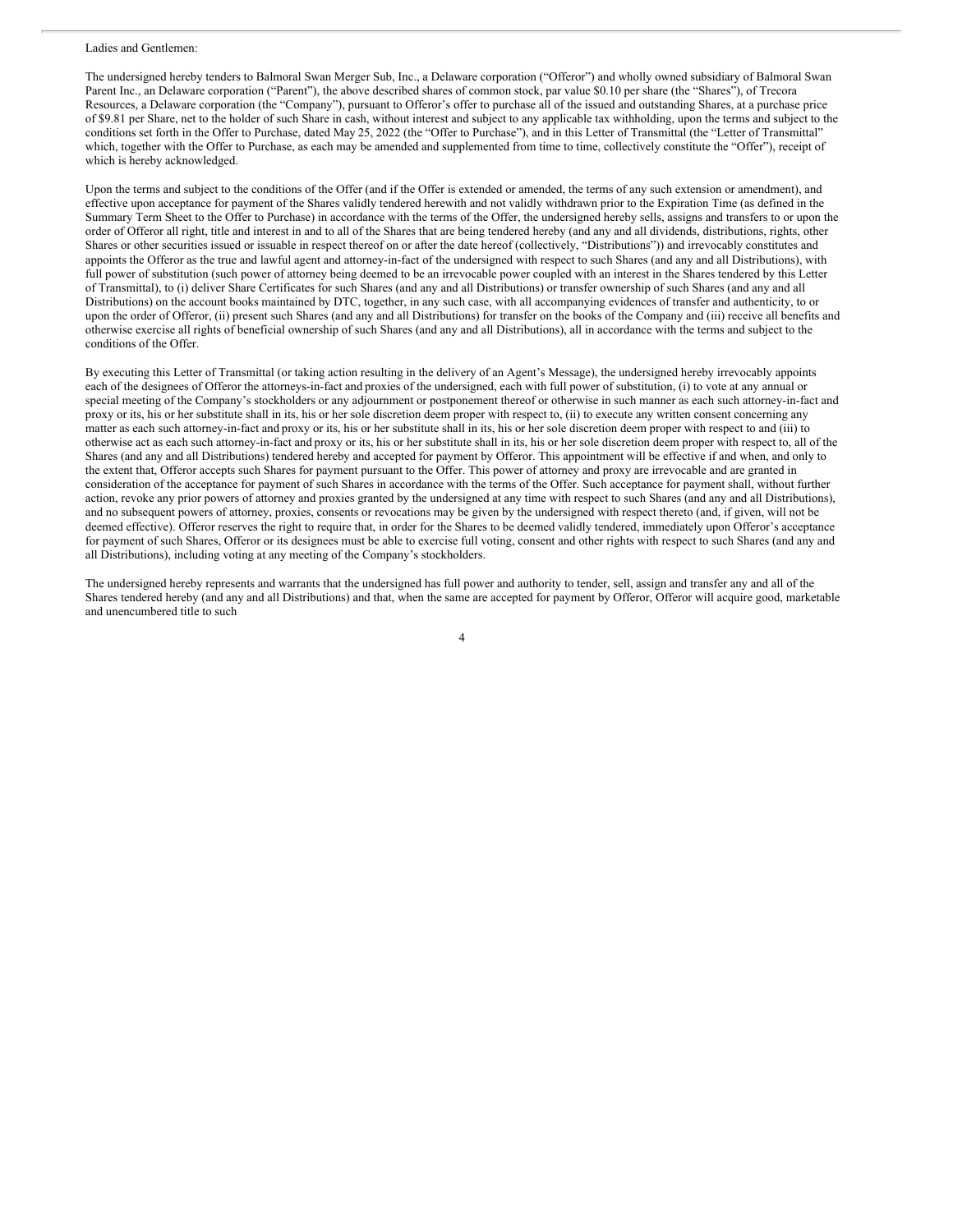Shares (and such Distributions), free and clear of all liens, restrictions, charges and encumbrances and the same will not be subject to any adverse claims. The undersigned hereby represents and warrants that the undersigned is the registered owner of the Shares, or the Share Certificate(s) have been endorsed to the undersigned in blank, or the undersigned is a participant in DTC whose name appears on a security position listing as the owner of the Shares. The undersigned will, upon request, execute and deliver any additional documents deemed by the Depositary or Offeror to be necessary or desirable to complete the sale, assignment and transfer of the Shares tendered hereby (and any and all Distributions). In addition, the undersigned shall remit and transfer promptly to the Depositary for the account of Offeror all Distributions in respect of any and all of the Shares tendered hereby, accompanied by appropriate documentation of transfer, and, pending such remittance and transfer or appropriate assurance thereof, Offeror shall be entitled to all rights and privileges as owner of each such Distribution and may withhold the entire purchase price of the Shares tendered hereby or deduct from such purchase price the amount or value of such Distribution as determined by Offeror in its sole discretion.

All authority herein conferred or agreed to be conferred shall not be affected by, and shall survive the death or incapacity of the undersigned, and any obligation of the undersigned hereunder shall be binding upon the heirs, executors, administrators, personal representatives, trustees in bankruptcy, successors and assigns of the undersigned. Except as stated in the Offer to Purchase, this tender is irrevocable.

The undersigned hereby acknowledges that delivery of any Share Certificate shall be effected, and risk of loss and title to such Share Certificate shall pass, only upon the proper delivery of such Share Certificate to the Depositary.

The undersigned understands that the valid tender of Shares pursuant to any of the procedures described in the Offer to Purchase and in the Instructions hereto will constitute the undersigned's acceptance of the terms and conditions of the Offer. Offeror's acceptance of such Shares for payment will constitute a binding agreement between the undersigned and Offeror upon the terms and subject to the conditions of the Offer (and if the Offer is extended or amended, the terms and conditions of such extension or amendment). The undersigned recognizes that under certain circumstances set forth in the Offer, Offeror may not be required to accept for exchange any Shares tendered hereby.

Unless otherwise indicated under "Special Payment Instructions," please issue a check for the purchase price of all Shares purchased and, if appropriate, return Share Certificates not tendered or accepted for payment in the name(s) of the registered holder(s) appearing above under "Description of Shares Tendered." Similarly, unless otherwise indicated under "Special Delivery Instructions," please mail the check for the purchase price of all Shares purchased and, if appropriate, return any Share Certificates not tendered or not accepted for payment (and any accompanying documents, as appropriate) to the address(es) of the registered holder(s) appearing above under "Description of Shares Tendered." In the event that the boxes entitled "Special Payment Instructions" and "Special Delivery Instructions" are both completed, please issue the check for the purchase price of all Shares purchased and, if appropriate, return any Share Certificates not tendered or not accepted for payment (and any accompanying documents, as appropriate) in the name(s) of, and deliver such check and, if appropriate, return any Share Certificates (and any accompanying documents, as appropriate) to, the person(s) so indicated. Unless otherwise indicated herein in the box entitled "Special Payment Instructions," please credit any Shares tendered herewith by book-entry transfer that are not accepted for payment by crediting the account at DTC designated above. The undersigned recognizes that Offeror has no obligation, pursuant to the "Special Payment Instructions," to transfer any Shares from the name of the registered holder thereof if Offeror does not accept for payment any of the Shares so tendered. The undersigned recognizes that Offeror has no obligation, pursuant to the Special Payment Instructions, to transfer any Shares from the name(s) of the registered holder(s) thereof if Offeror does not accept for payment any of the Shares so tendered.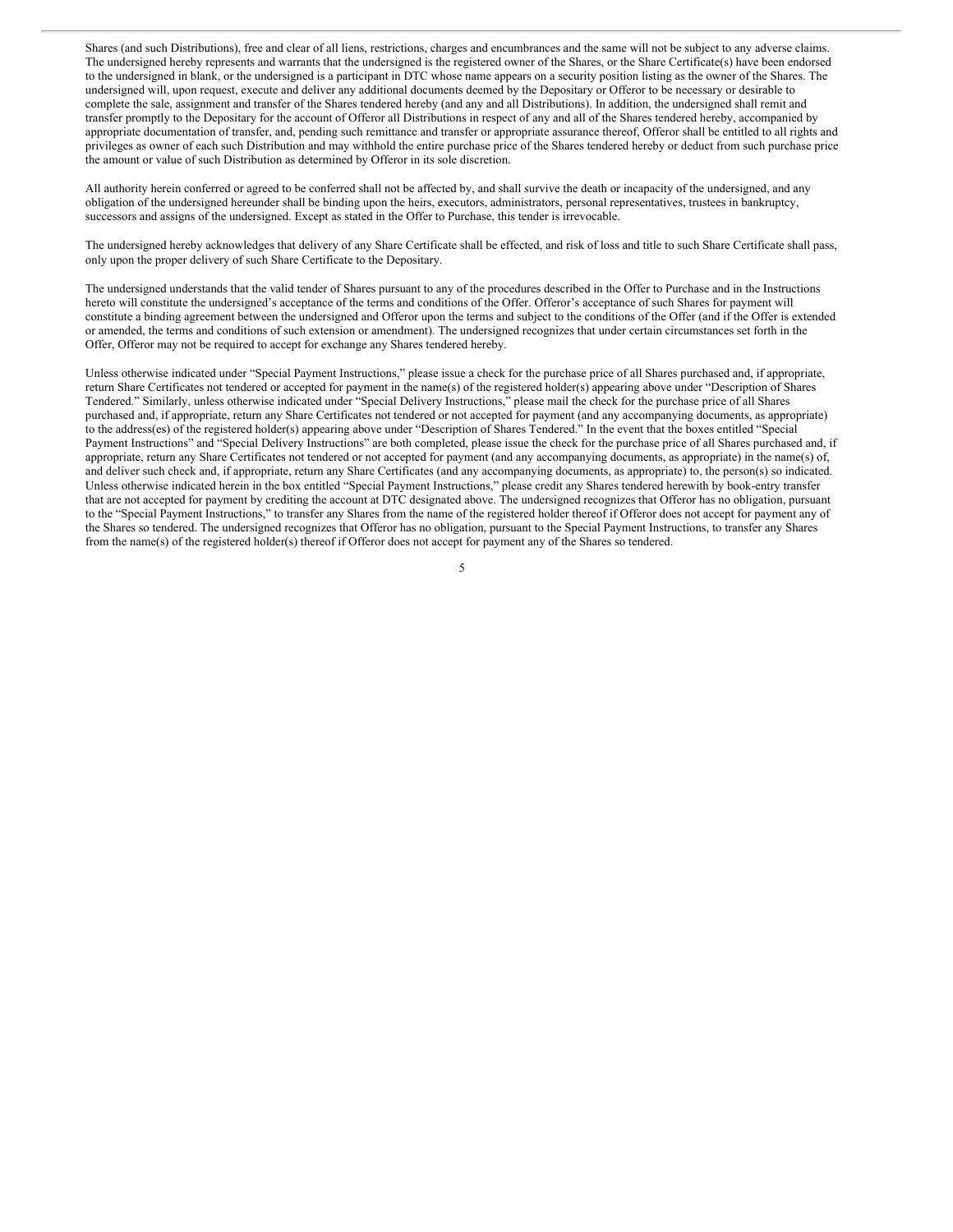# **SPECIAL PAYMENT INSTRUCTIONS**

# **(See Instructions 1, 5, 6 and 7)**

To be completed ONLY if the check for the purchase price of Shares accepted for payment and/or Share Certificates not tendered or not accepted for payment are to be issued in the name of someone other than the undersigned. Issue check and/or certificates to:

Name:

Address:

*(Please Print)*

**(Include Zip Code)**

**(Taxpayer Identification or Social Security No.)**

# **(Also Complete, as appropriate, Form W-9 Included Below) SPECIAL DELIVERY INSTRUCTIONS (See Instructions 1, 5, 6 and 7)**

To be completed ONLY if the check for the purchase price of Shares accepted for payment and/or Share Certificates evidencing Shares not tendered or not accepted are to be mailed to someone other than the undersigned or to the undersigned at an address other than that shown above.

Mail check and/or Share Certificates to:

Name:

*(Please Print)*

Address: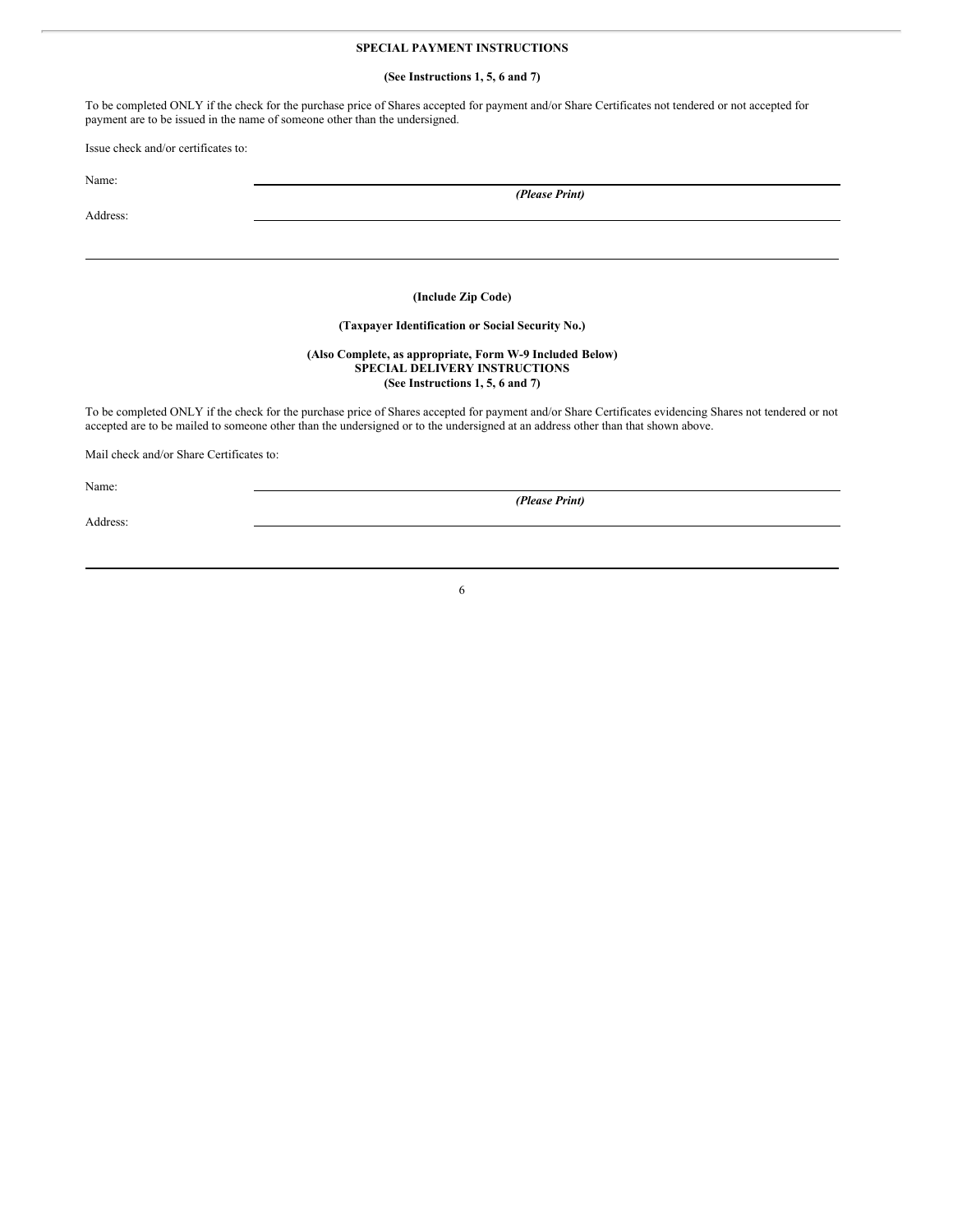# **(Include Zip Code) IMPORTANT STOCKHOLDER: YOU MUST SIGN BELOW (U.S. Holders: Please complete and return theForm W-9 included below) (Non-U.S. Holders: Please obtain, complete and return appropriate IRS Form W-8)**

Sign Here:

Sign Here:

**(Signature(s) of Holder(s) of Shares)**

Dated:

Name(s):

(Please Print)

Capacity (full title) (See Instruction 5):

Address:

**(Include Zip Code)**

Area Code and Telephone No:

Tax Identification or Social Security No. (SeeForm W-9 included below):

(Must be signed by registered holder(s) exactly as name(s) appear(s) on stock certificate(s) or on a security position listing or by person(s) authorized to become registered holder(s) by certificates and documents transmitted herewith. If signature is by a trustee, executor, administrator, guardian, attorney-in-fact, agent, officer of a corporation or other person acting in a fiduciary or representative capacity, please set forth full title and see Instruction 5.)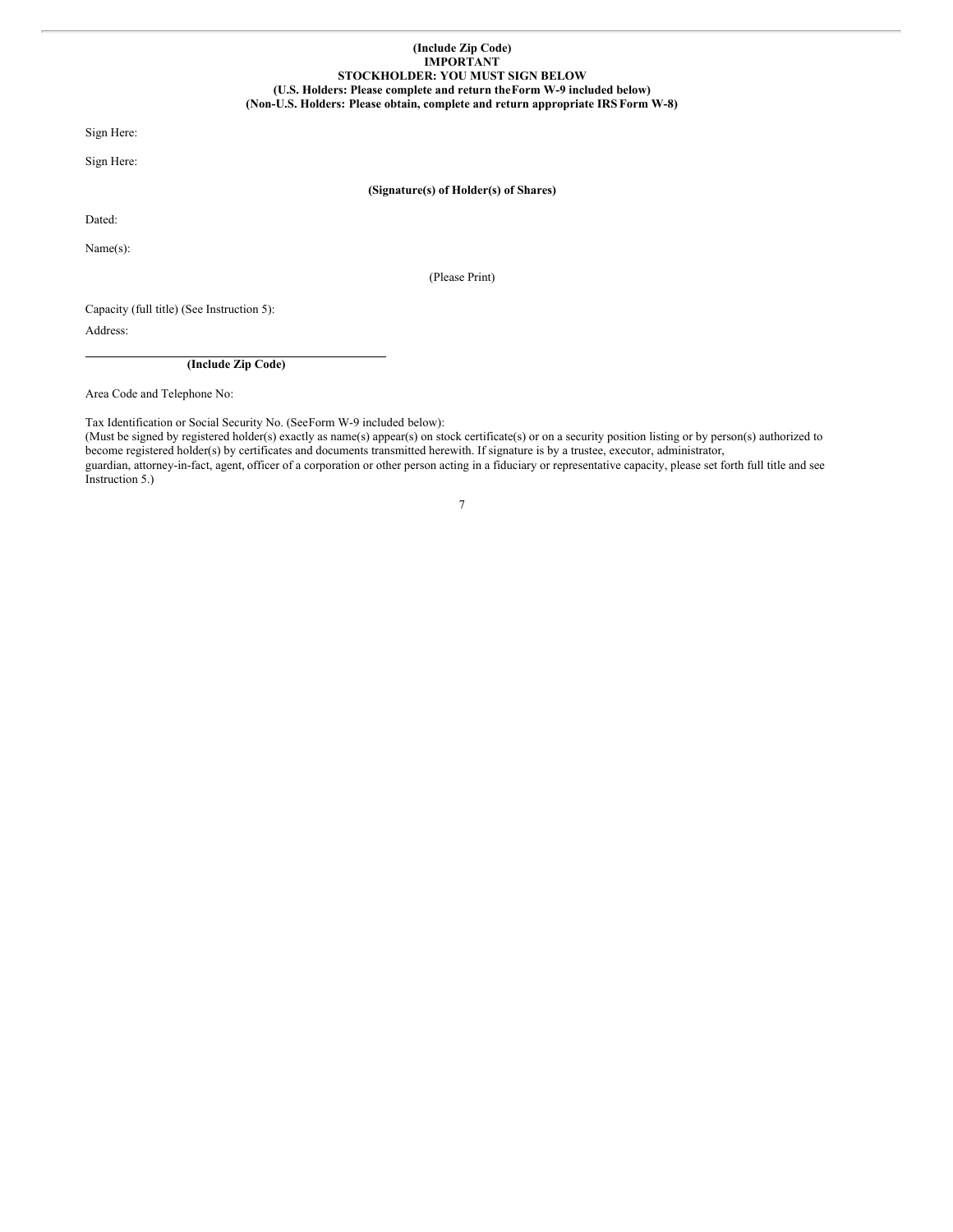### **INSTRUCTIONS FORMING PART OF THE TERMS AND CONDITIONS OF THE OFFER**

1. *Guarantee of Signatures.* No signature guarantee is required on this Letter of Transmittal (a) if this Letter of Transmittal is signed by the registered holder(s) (which term, for purposes of this Instruction, includes any participant in DTC's systems whose name appears on a security position listing as the owner of the Shares) of Shares tendered herewith, unless such registered holder has completed either the box entitled "Special Payment Instructions" or the box entitled "Special Delivery Instructions" on this Letter of Transmittal or (b) if such Shares are tendered for the account of a financial institution (including most commercial banks, savings and loan associations and brokerage houses) that is a member in good standing of the Securities Transfer Agents Medallion Program or any other "eligible guarantor institution," as such term is defined in Rule 17Ad-15 under the Securities Exchange Act of 1934, as amended (each, an "Eligible Institution"). In all other cases, all signatures on this Letter of Transmittal must be guaranteed by an Eligible Institution. See Instruction 5.

2. *Requirements of Tender.* No alternative, conditional or contingent tenders will be accepted. In order for Shares to be validly tendered pursuant to the Offer, one of the following procedures must be followed:

For Shares held as physical certificates, the original Share Certificates representing tendered Shares, a properly completed and duly executed Letter of Transmittal, together with any required signature guarantees, and any other documents required by this Letter of Transmittal, must be received by the Depositary at one of its addresses set forth on the front page of this Letter of Transmittal before the Expiration Time (unless the tender is made during a subsequent offering period, if one is provided, in which case the Share Certificates representing Shares, this Letter of Transmittal and other documents must be received before the expiration of the subsequent offering period).

For Shares held in book-entry form, either a properly completed and duly executed Letter of Transmittal, together with any required signature guarantees, or an Agent's Message in lieu of this Letter of Transmittal, and any other required documents, must be received by the Depositary at one of its addresses set forth on the front page of this Letter of Transmittal, and such Shares must be delivered according to the book-entry transfer procedures (as set forth in Section 3 of the Offer to Purchase) and a timely confirmation of a book-entry transfer of Shares into the Depositary's account at DTC (a "Book-Entry Confirmation") must be received by the Depositary, in each case before the Expiration Time (unless the tender is made during a subsequent offering period, if one is provided, in which case this Letter of Transmittal or an Agent's Message in lieu of this Letter of Transmittal, and other documents must be received before the expiration of the subsequent offering period).

Stockholders whose Share Certificates are not immediately available, or who cannot complete the procedure for delivery by book-entry transfer prior to the Expiration Time or who cannot deliver all other required documents to the Depositary prior to the Expiration Time, may tender their Shares by properly completing and duly executing a notice of guaranteed delivery (a "Notice of Guaranteed Delivery") pursuant to the guaranteed delivery procedure set forth in Section 3 of the Offer to Purchase. Pursuant to such procedure: (i) such tender must be made by or through an Eligible Institution, (ii) a properly completed and duly executed Notice of Guaranteed Delivery, substantially in the form made available by Offeror, must be received by the Depositary prior to the Expiration Time and (iii) Share Certificates (or a Book-Entry Confirmation) evidencing all tendered Shares, in proper form for transfer, in each case together with this Letter of Transmittal, properly completed and duly executed, together with any required signature guarantees (or, in the case of book-entry transfer of Shares, either this Letter of Transmittal or an Agent's Message in lieu of this Letter of Transmittal), and any other documents required by this Letter of Transmittal, must be received by the Depositary within two NASDAQ Stock Market trading days after the date of execution of such Notice of Guaranteed Delivery. A Notice of Guaranteed Delivery may be delivered by overnight courier or emailed to the Depositary and must include a guarantee by an Eligible Institution in the form set forth in the form of Notice of Guaranteed Delivery made available by Offeror. In the case of Shares held through DTC, the Notice of Guaranteed Delivery must be delivered to the Depositary by a participant by means of the confirmation system of DTC. Shares tendered by the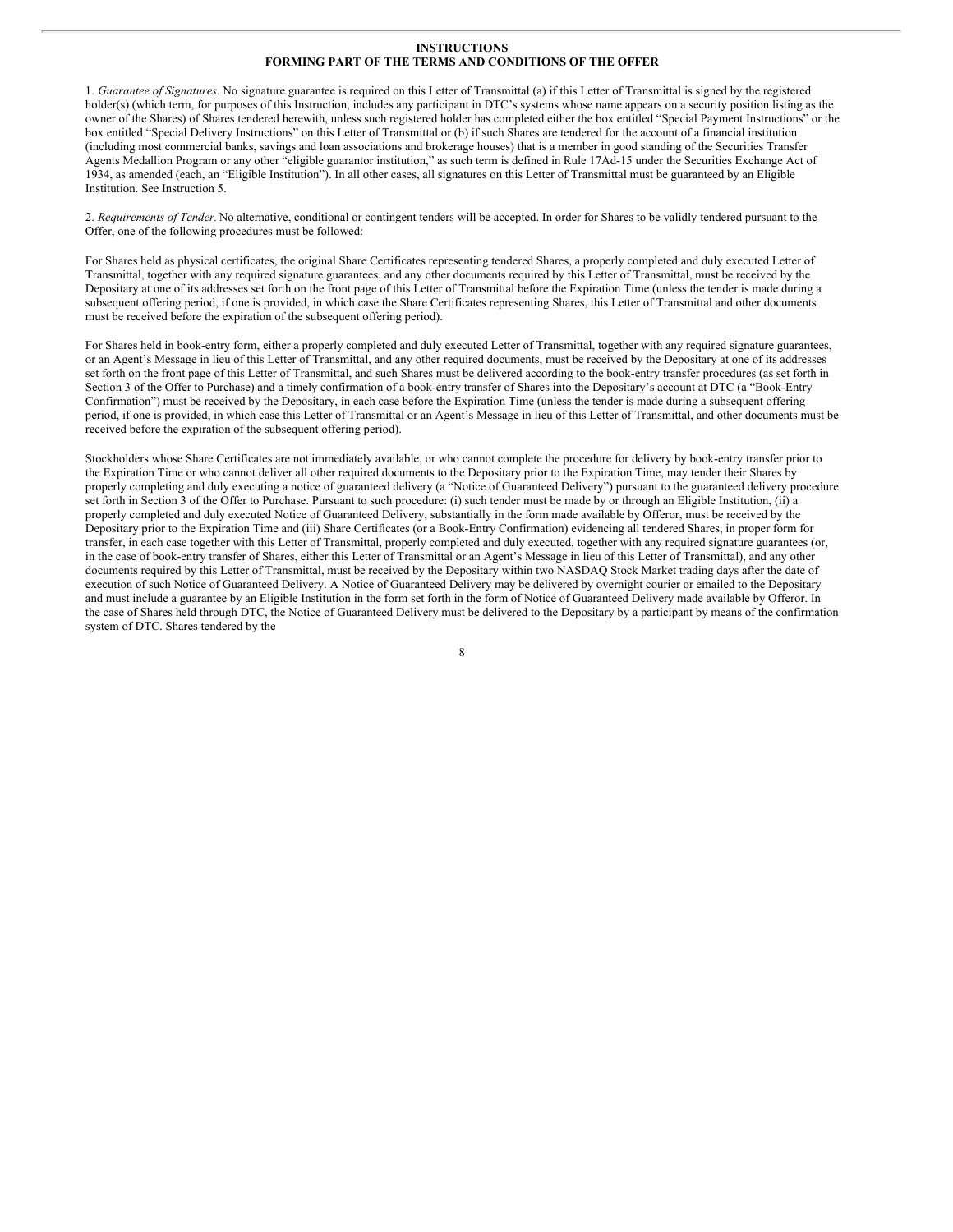<span id="page-13-0"></span>Notice of Guaranteed Delivery will be excluded from the calculation of the Minimum Condition (as such term is defined in the Offer to Purchase), unless such Shares and other required documents are received by the Depositary by the Expiration Time.

The term "Agent's Message" means a message transmitted by DTC to, and received by, the Depositary and forming part of a Book-Entry Confirmation that states that DTC has received an express acknowledgment from the participant in DTC tendering the Shares that are the subject of such Book-Entry Confirmation that such participant has received and agrees to be bound by the terms of this Letter of Transmittal and that Offeror may enforce such agreement against the participant.

The method of delivery of Shares, this Letter of Transmittal and all other required documents, including delivery through DTC, is at the election and risk of the tendering stockholder. Shares will be deemed delivered (and the risk of loss of Share Certificates will pass) only when actually received by the Depositary (including, in the case of a book-entry transfer, by Book-Entry Confirmation). If delivery is by mail, then registered mail with return receipt requested, properly insured, is recommended. In all cases, sufficient time should be allowed to ensure timely delivery.

No fractional Shares will be purchased. By executing this Letter of Transmittal, the tendering stockholder waives any right to receive any notice of the acceptance for payment of Shares.

3. *Inadequate Space.*If the space provided herein is inadequate, Share Certificate numbers, the number of Shares represented by such Share Certificates and/or the number of Shares tendered should be listed on a separate signed schedule attached hereto.

4. Partial Tenders (Not Applicable to Stockholders who Tender by Book-Entry Transfer). If fewer than all the Shares represented by any Share Certificate delivered to the Depositary are to be tendered, fill in the number of Shares which are to be tendered in the box entitled "Total Number of Shares Tendered". In such case, a new certificate for the remainder of the Shares represented by the old certificate will be sent to the person(s) signing this Letter of Transmittal, unless otherwise provided in the appropriate box on this Letter of Transmittal, as promptly as practicable following the expiration or termination of the Offer. All Shares represented by Share Certificates delivered to the Depositary will be deemed to have been tendered unless otherwise indicated.

#### 5. *Signatures on Letter of Transmittal; Stock Powers and Endorsements*.

(a) *Exact Signatures*. If this Letter of Transmittal is signed by the registered holder(s) of the Shares tendered hereby, the signature(s) must correspond with the name(s) as written on the face of the Share Certificates without alteration, enlargement or any change whatsoever.

(b) *Joint Holders.* If any of the Shares tendered hereby are held of record by two or more persons, all such persons must sign this Letter of Transmittal.

(c) *Dif erent Names on Certificates.* If any of the Shares tendered hereby are registered in different names on different Share Certificates, it will be necessary to complete, sign and submit as many separate Letters of Transmittal as there are different registrations of Share Certificates.

(d) *Endorsements*. If this Letter of Transmittal is signed by the registered holder(s) of the Shares tendered hereby, no endorsements of Share Certificates or separate stock powers are required unless payment of the purchase price is to be made, or Shares not tendered or not purchased are to be returned, in the name of any person other than the registered holder(s). Signatures on any such Share Certificates or stock powers must be guaranteed by an Eligible Institution.

(e) *Stock Powers.* If this Letter of Transmittal is signed by a person other than the registered holder(s) of the Shares tendered hereby, Share Certificates must be endorsed or accompanied by appropriate stock powers, in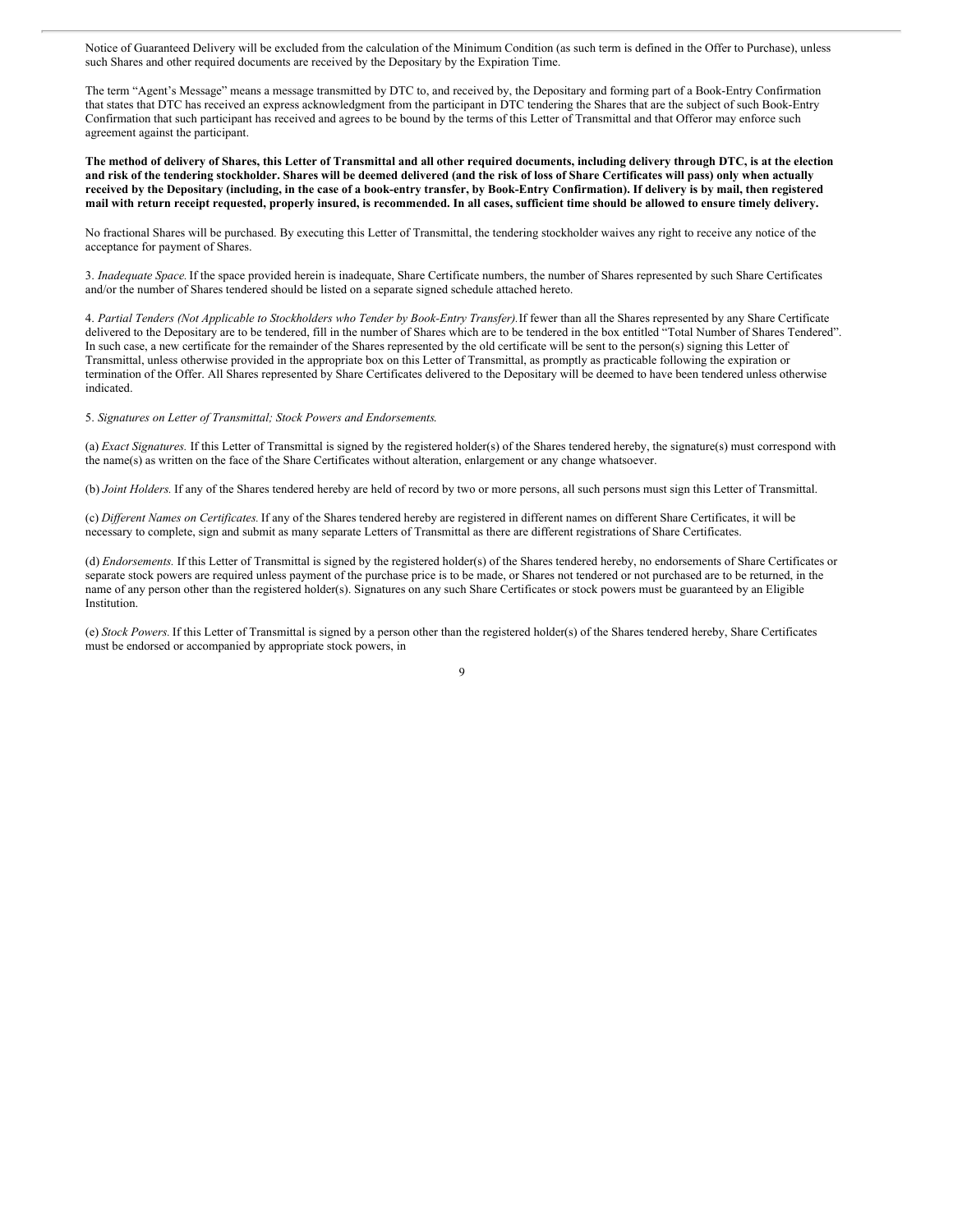either case, signed exactly as the name(s) of the registered holder(s) appear(s) on the Share Certificates for such Shares. Signature(s) on any such Share Certificates or stock powers must be guaranteed by an Eligible Institution. See Instruction 1.

(f) *Evidence of Fiduciary or Representative Capacity.*If this Letter of Transmittal or any Share Certificate or stock power is signed by a trustee, executor, administrator, guardian, attorney-in-fact, officer of a corporation or other legal entity or other person acting in a fiduciary or representative capacity, such person should so indicate when signing, and proper evidence satisfactory to the Depositary of the authority of such person so to act must be submitted. Proper evidence of authority includes a power of attorney, a letter of testamentary or a letter of appointment.

6. *Stock Transfer Taxes.* Except as otherwise provided in this Instruction 6, Parent or any successor entity thereto will pay all stock transfer taxes with respect to the transfer and sale of any Shares to it or its order pursuant to the Offer (for the avoidance of doubt, transfer taxes do not include United States federal income taxes or backup withholding taxes). If, however, payment of the purchase price is to be made to, or if Share Certificate(s) for Shares not tendered or not accepted for payment are to be registered in the name of, any person(s) other than the registered holder(s), or if tendered Share Certificate(s) are registered in the name of any person(s) other than the person(s) signing this Letter of Transmittal, the amount of any stock transfer taxes or other taxes required by reason of the payment to a person other than the registered holder of such Shares (whether imposed on the registered holder(s) or such other person(s)) payable on account of the transfer to such other person(s) will be the responsibility of the shareholder and evidence satisfactory to Parent of the payment of such taxes, or exemption therefrom, is submitted.

Except as provided in this Instruction 6, it will not be necessary for transfer tax stamps to be affixed to the Share Certificate(s) evidencing the Shares tendered hereby.

7. *Special Payment and Delivery Instructions.*If a check is to be issued for the purchase price of any Shares tendered by this Letter of Transmittal in the name of, and, if appropriate, Share Certificates for Shares not tendered or not accepted for payment are to be issued or returned to, any person(s) other than the signer of this Letter of Transmittal or if a check and, if appropriate, such Share Certificates are to be returned to any person(s) other than the person(s) signing this Letter of Transmittal or to an address other than that shown in this Letter of Transmittal, the appropriate boxes on this Letter of Transmittal must be completed.

8. *Form W-9 and Form W-8.* Payments made to a tendering stockholder that is a U.S. person for U.S. federal income tax purposes may be subject to backup withholding, unless such stockholder provides the appropriate documentation to the Depositary certifying that, among other things, its taxpayer identification number ("TIN") is correct, or otherwise establishes an exemption. Such stockholder should use the Internal Revenue Service ("IRS") Form W-9 provided in this Letter of Transmittal for this purpose and should (i) enter its name, U.S. federal tax classification, address and TIN on the face of the IRS Form W-9, (ii) if such stockholder is a corporation or other entity that is exempt from backup withholding, or if such stockholder is exempt from FATCA reporting, provide its "Exempt payee code" or "Exemption from FATCA reporting code" and (iii) sign and date the IRS Form W-9 and return it to the Depositary. If such stockholder does not provide its correct TIN and other required information or an adequate basis for exemption, payments made to such stockholder will be subject to backup withholding at a rate of 24% and such stockholder may be subject to a penalty imposed by the IRS. If the Shares being tendered by such stockholder are in more than one name or are not in the name of their actual owner, such stockholder should consult the instructions accompanying the IRS Form W-9 (the "W-9 Instructions") for information on which TIN to report. If such stockholder has not been issued a TIN, such stockholder should consult the W-9 Instructions, and the Depositary will withhold 24% on payments to such stockholder if the Depositary is not provided with a TIN by the time any such payment is made.

Exempt stockholders (including, among others, certain corporations) are not subject to these information reporting and backup withholding requirements, provided that, if required, they properly demonstrate their eligibility for exemption. See the W-9 Instructions for additional instructions.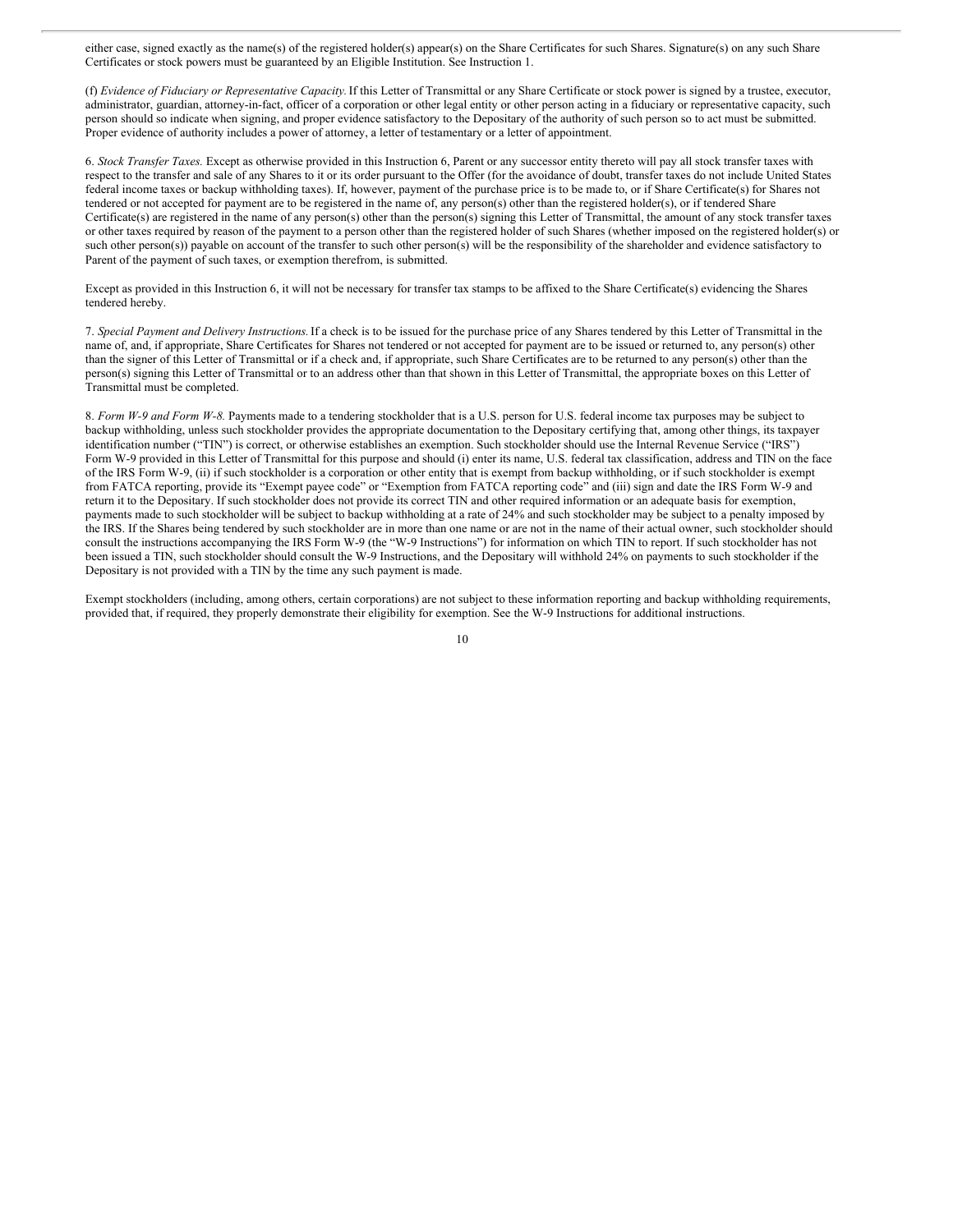In order for a stockholder that is not a U.S. person for U.S. federal income tax purposes to avoid backup withholding, such stockholder should submit the appropriate version of IRS Form W-8 (available from the IRS website at http://www.irs.gov), signed under penalty of perjury, attesting to such stockholder's foreign status. The failure of such a stockholder to provide the appropriate IRS Form W-8 may result in backup withholding at a rate of 24% on some or all of the payments made to such stockholder pursuant to the Offer.

Backup withholding is not an additional U.S. federal income tax. Any amounts withheld under the backup withholding rules may be allowed as a credit against a stockholder's U.S. federal income tax liability, provided the required information is furnished to the IRS in a timely manner.

9. *Irregularities.* All questions as to the validity, form, eligibility (including time of receipt) and acceptance for payment of any tender of Shares will be determined by Offeror, in its sole discretion, which determination shall be final and binding on all parties. However, stockholders may challenge Offeror's determinations in a court of competent jurisdiction. Offeror reserves the absolute right to reject any and all tenders determined by it not to be in proper form or the acceptance for payment of which may, in the opinion of its counsel, be unlawful. Offeror also reserves the absolute right to waive any defect or irregularity in the tender of any Shares of any particular stockholder, whether or not similar defects or irregularities are waived in the case of other stockholders. No tender of Shares will be deemed to have been validly made until all defects and irregularities have been waived or cured within such time as Offeror shall determine. None of Offeror, the Depositary, the Information Agent or any other person will be under any duty to give notice of any defects or irregularities in tenders or incur any liability for failure to give any such notice. Offeror's interpretation of the terms and conditions of the Offer (including the Letter of Transmittal and the instructions thereto) will be final and binding.

10. *Questions and Requests for Additional Copies.*The Information Agent may be contacted at the address and telephone number set forth on the last page of this Letter of Transmittal for questions and/or requests for additional copies of the Offer to Purchase, this Letter of Transmittal, the Notice of Guaranteed Delivery and other tender offer materials. You may also contact your broker, dealer, commercial bank, trust company or other nominee for assistance. Such copies will be furnished promptly at Offeror's expense.

11. *Lost, Stolen Destroyed or Mutilated Certificates.* If any Share Certificate has been lost, stolen, destroyed or mutilated, the stockholder should promptly notify the Transfer Agent at (800) 622-6757. The stockholder will then be instructed as to the steps that must be taken in order to replace such Share Certificates. You may be required to post a bond to secure against the risk that the Share Certificates(s) may be subsequently recirculated. This Letter of Transmittal and related documents cannot be processed until the procedures for replacing lost, destroyed or stolen certificates have been followed. You are urged to contact the Transfer Agent immediately in order to receive further instructions and for a determination of whether you will need to post a bond and to permit timely processing of this documentation. This Letter of Transmittal and related documents cannot be processed until the procedures for replacing lost, destroyed, mutilated or stolen Share Certificates have been followed.

Share Certificates evidencing tendered Shares, or a Book-Entry Confirmation into the Depositary's account at DTC, as well as this Letter of Transmittal, properly completed and duly executed, with any required signature guarantees, or an Agent's Message (if utilized in lieu of this Letter of Transmittal in connection with a book-entry transfer), and any other documents required by this Letter of Transmittal, must be received before the Expiration Time, or the tendering stockholder must comply with the procedures for guaranteed delivery.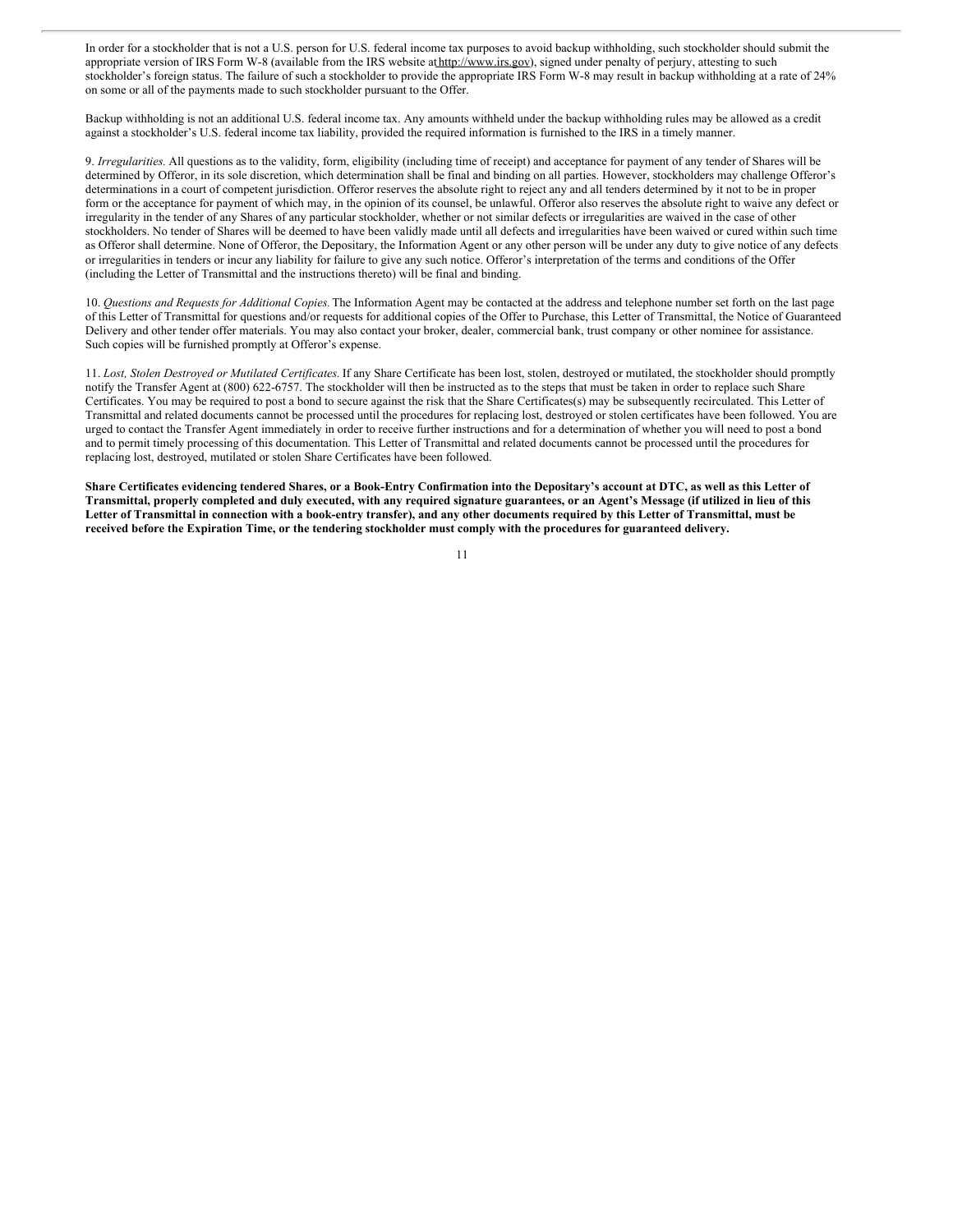(Rev. October 2018) Department of the Treasury Internal Revenue Service

# **Request for Taxpayer Identification Number and Certification**

**Give Form to the requester. Do not send to the IRS.**

u **Go to** *www.irs.gov/FormW9* **for instructions and the latest information.**

|                                   | 1 Name (as shown on your income tax return). Name is required on this line; do not leave this line blank.                                                                                                                                                                                                                                                                                                                                                                          |                        |                                       |              |                                                                             |                                         |                                                        |  |  |  |
|-----------------------------------|------------------------------------------------------------------------------------------------------------------------------------------------------------------------------------------------------------------------------------------------------------------------------------------------------------------------------------------------------------------------------------------------------------------------------------------------------------------------------------|------------------------|---------------------------------------|--------------|-----------------------------------------------------------------------------|-----------------------------------------|--------------------------------------------------------|--|--|--|
|                                   | 2 Business name/disregarded entity name, if different from above                                                                                                                                                                                                                                                                                                                                                                                                                   |                        |                                       |              |                                                                             |                                         |                                                        |  |  |  |
|                                   | 3 Check appropriate box for federal tax classification of the person whose name is entered on line 1. Check only ne of the<br>following seven boxes.                                                                                                                                                                                                                                                                                                                               |                        |                                       |              | 4 Exemptions (codes apply only to<br>certain entities, not individuals; see |                                         |                                                        |  |  |  |
| Print or<br>type                  | $\Box$ C Corporation<br>$\Box$ S Corporation<br>п<br>$\Box$ Individual/sole proprietor or<br>single-member LLC                                                                                                                                                                                                                                                                                                                                                                     | Partnership            |                                       | Trust/estate |                                                                             |                                         | instructions on page 3):<br>Exempt payee code (if any) |  |  |  |
| See<br><b>Specific</b>            | $\Box$ Limited liability company. Enter the tax classification (C=C corporation, S=S corporation, P=Partnership) $\Box$                                                                                                                                                                                                                                                                                                                                                            |                        |                                       |              |                                                                             |                                         |                                                        |  |  |  |
| <b>Instructions</b><br>on page 3. | Note: Check the appropriate box in the line above for the tax classification of the single-member owner. Do not check<br>LLC if the LLC is classified as a single-member LLC that is disregarded from the owner unless the owner of the LLC is<br>another LLC that is not disregarded from the owner for U.S. federal tax purposes. Otherwise, a single-member LLC that<br>is disregarded from the owner should check the appropriate box for the tax classification of its owner. |                        |                                       |              |                                                                             |                                         | Exemption from FATCA reporting<br>code (if any)        |  |  |  |
|                                   | $\Box$ Other (see instructions)u                                                                                                                                                                                                                                                                                                                                                                                                                                                   |                        |                                       |              |                                                                             |                                         | (Applies to accounts maintained outside the U.S.)      |  |  |  |
|                                   | 5 Address (number, street, and apt. or suite no.) See instructions.                                                                                                                                                                                                                                                                                                                                                                                                                |                        |                                       |              |                                                                             | Requester's name and address (optional) |                                                        |  |  |  |
|                                   | 6 City, state, and ZIP code                                                                                                                                                                                                                                                                                                                                                                                                                                                        |                        |                                       |              |                                                                             |                                         |                                                        |  |  |  |
|                                   | 7 List account number(s) here (optional)                                                                                                                                                                                                                                                                                                                                                                                                                                           |                        |                                       |              |                                                                             |                                         |                                                        |  |  |  |
| Part I                            | <b>Taxpayer Identification Number (TIN)</b>                                                                                                                                                                                                                                                                                                                                                                                                                                        |                        |                                       |              |                                                                             |                                         |                                                        |  |  |  |
|                                   | Enter your TIN in the appropriate box. The TIN provided must match the name given on line 1                                                                                                                                                                                                                                                                                                                                                                                        | Social security number |                                       |              |                                                                             |                                         |                                                        |  |  |  |
|                                   | to avoid backup withholding. For individuals, this is generally your social security number<br>(SSN). However, for a resident alien, sole proprietor, or disregarded entity, see the instructions                                                                                                                                                                                                                                                                                  |                        |                                       |              |                                                                             |                                         |                                                        |  |  |  |
|                                   | for Part I, later. For other entities, it is your employer identification number (EIN). If you do                                                                                                                                                                                                                                                                                                                                                                                  |                        |                                       |              |                                                                             |                                         |                                                        |  |  |  |
|                                   | not have a number, see How to get a TIN, later.                                                                                                                                                                                                                                                                                                                                                                                                                                    | <sub>or</sub>          |                                       |              |                                                                             |                                         |                                                        |  |  |  |
|                                   | Note: If the account is in more than one name, see the instructions for line 1. Also see What<br>Name and Number To Give the Requester for guidelines on whose number to enter.                                                                                                                                                                                                                                                                                                    |                        | <b>Employer identification number</b> |              |                                                                             |                                         |                                                        |  |  |  |
|                                   |                                                                                                                                                                                                                                                                                                                                                                                                                                                                                    |                        | $\blacksquare$                        |              |                                                                             |                                         |                                                        |  |  |  |
| Part II                           | <b>Certification</b>                                                                                                                                                                                                                                                                                                                                                                                                                                                               |                        |                                       |              |                                                                             |                                         |                                                        |  |  |  |
|                                   | Under penalties of perjury, I certify that:                                                                                                                                                                                                                                                                                                                                                                                                                                        |                        |                                       |              |                                                                             |                                         |                                                        |  |  |  |
|                                   | 1. The number shown on this form is my correct taxpayer identification number (or I am waiting for a number to be issued to me); and                                                                                                                                                                                                                                                                                                                                               |                        |                                       |              |                                                                             |                                         |                                                        |  |  |  |

- 2. I am not subject to backup withholding because: (a) I am exempt from backup withholding, or (b) I have not been notified by the Internal Revenue Service (IRS) that I am subject to backup withholding as a result of a fai
- 3. I am a U.S. citizen or other U.S. person (defined below); and
- 4. The FATCA code(s) entered on this form (if any) indicating that I am exempt from FATCA reporting is correct.

**Certification instructions.** You must cross out item 2 above if you have been notified by the IRS that you are currently subject to backup withholding because you have failed to report all interest and dividends on your tax return. For real estate transactions, item 2 does not apply. For mortgage interest paid, acquisition or abandonment of secured property, cancellation of debt, contributions to an individual retirement arrangement (IRA), and generally, payments other than interest and dividends, you are not required to sign the certification, but you must provide your correct TIN. See the instructions for Part II, later.

| <b>Sign</b><br><b>enature of</b>              |                                                                                          |
|-----------------------------------------------|------------------------------------------------------------------------------------------|
| Here<br>U.S. person u                         | Date                                                                                     |
| $C_{\text{max}}$ and Hartman $C_{\text{max}}$ | report on an information return the amount paid to you, or other amount reportable on an |

# **General Instructions**

Section references are to the Internal Revenue Code unless otherwise noted. **Future developments**. For the latest information about developments related to Form W-9 and its instructions, such as legislation enacted after they were published, go to *www.irs.gov/FormW9*.

#### **Purpose of Form**

An individual or entity (Form W-9 requester) who is required to file an information return with the IRS must obtain your correct taxpayer identification number (TIN) which may be your social security number (SSN), individual taxpayer identification number (ITIN), adoption taxpayer identification number (ATIN), or employer identification number (EIN), to

- report on an information return the amount paid to you, or other amount reportable on an information return. Examples of information returns include, but are not limited to, the following.
- Form 1099-INT (interest earned or paid)
- Form 1099-DIV (dividends, including those from stocks or mutual funds)
- Form 1099-MISC (various types of income, prizes, awards, or gross proceeds)
- Form 1099-B (stock or mutual fund sales and certain other transactions by brokers)
- Form 1099-S (proceeds from real estate transactions)
- Form 1099-K (merchant card and third party network transactions)

Form**W-9** (Rev. 10-2018)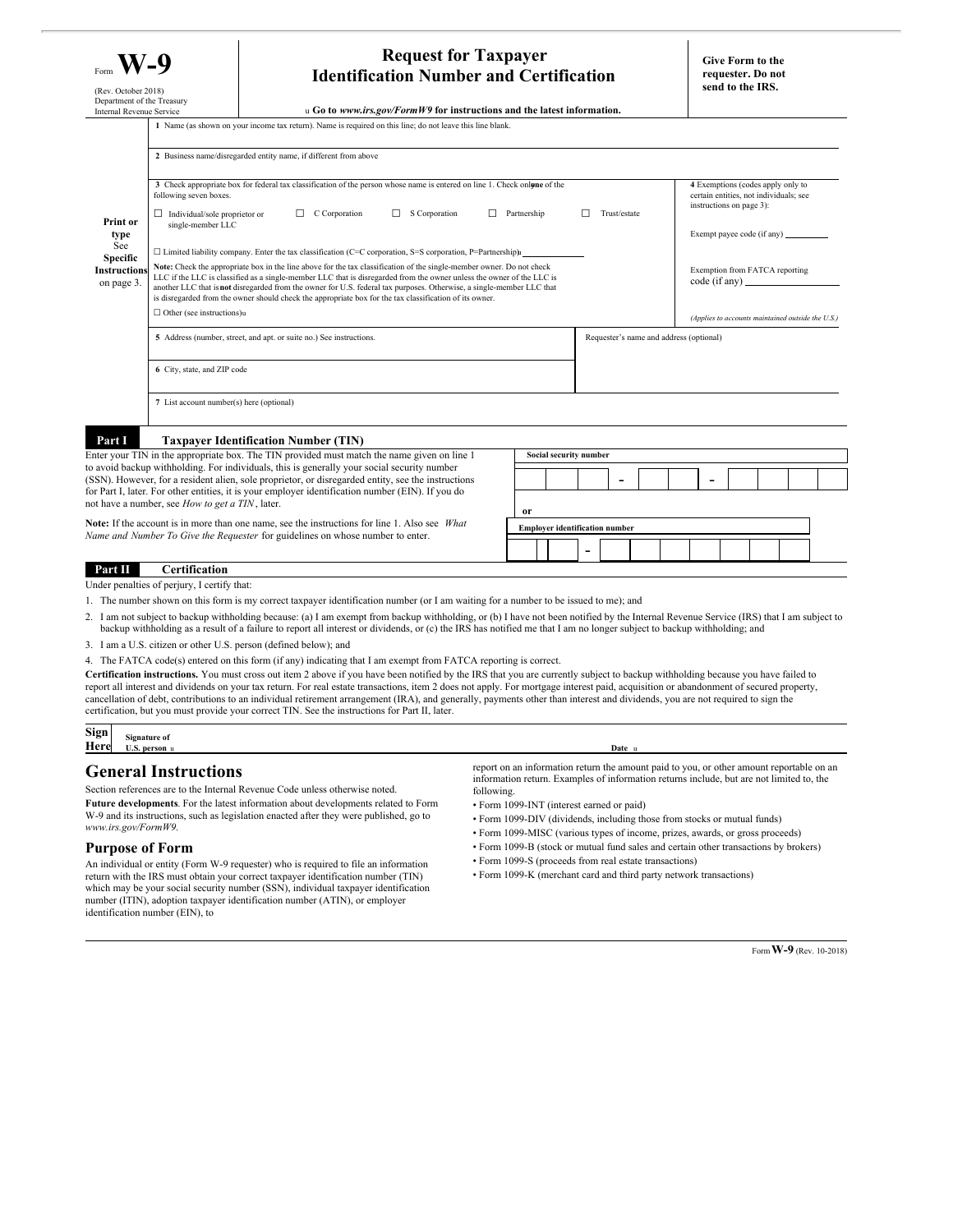• Form 1098 (home mortgage interest), 1098-E (student loan interest), 1098-T (tuition) • Form 1099-C (cancelled debt)

• Form 1099-A (acquisition or abandonment of secured property)

Use Form W-9 only if you are a U.S. person (including a resident alien), to provide your correct TIN.

*If you do not return Form W-9 to the requester with a TIN, you might be subject to backup withholding.* See What is backup withholding, *later*.

By signing the filled-out form, you:

1. Certify that the TIN you are giving is correct (or you are waiting for a number to be issued),

2. Certify that you are not subject to backup withholding, or

3. Claim exemption from backup withholding if you are a U.S. exempt payee. If applicable, you are also certifying that as a U.S. person, your allocable share of any partnership income from a U.S. trade or business is not subject to the withholding tax on foreign partners' share of effectively connected income, and

4. Certify that FATCA code(s) entered on this form (if any) indicating that you are exempt from the FATCA reporting, is correct. See *What is FATCA reporting*, later, for further information.

**Note:** If you are a U.S. person and a requester gives you a form other than Form W-9 to request your TIN, you must use the requester's form if it is substantially similar to this Form W-9.

**Definition of a U.S. person.** For federal tax purposes, you are considered a U.S. person if you are:

• An individual who is a U.S. citizen or U.S. resident alien;

• A partnership, corporation, company, or association created or organized in the

United States or under the laws of the United States;

• An estate (other than a foreign estate); or

• A domestic trust (as defined in Regulations section 301.7701-7).

**Special rules for partnerships**. Partnerships that conduct a trade or business in the United States are generally required to pay a withholding tax under section 1446 on any foreign partners' share of effectively connected taxable income from such business. Further, in certain cases where a Form W-9 has not been received, the rules under section 1446 require a partnership to presume that a partner is a foreign person, and pay the section 1446 withholding tax. Therefore, if you are a U.S. person that is a partner in a partnership conducting a trade or business in the United States, provide Form W-9 to the partnership to establish your U.S. status and avoid section 1446 withholding on your share of partnership income.

In the cases below, the following person must give Form W-9 to the partnership for purposes of establishing its U.S. status and avoiding withholding on its allocable share of net income from the partnership conducting a trade or business in the United States. • In the case of a disregarded entity with a U.S. owner, the U.S. owner of the disregarded entity and not the entity;

• In the case of a grantor trust with a U.S. grantor or other U.S. owner, generally, the U.S. grantor or other U.S. owner of the grantor trust and not the trust; and

• In the case of a U.S. trust (other than a grantor trust), the U.S. trust (other than a grantor trust) and not the beneficiaries of the trust.

**Foreign person.** If you are a foreign person or the U.S. branch of a foreign bank that has elected to be treated as a U.S. person, do not use Form W-9. Instead, use the appropriate Form W-8 or Form 8233 (see Pub. 515, Withholding of Tax on Nonresident Aliens and Foreign Entities).

**Nonresident alien who becomes a resident alien.** Generally, only a nonresident alien individual may use the terms of a tax treaty to reduce or eliminate U.S. tax on certain types of income. However, most tax treaties contain a provision known as a "saving clause." Exceptions specified in the saving clause may permit an exemption from tax to continue for certain types of income even after the payee has otherwise become a U.S. resident alien for tax purposes.

If you are a U.S. resident alien who is relying on an exception contained in the saving clause of a tax treaty to claim an exemption from U.S. tax on certain types of income, you must attach a statement to Form W-9 that specifies the following five items.

2. The treaty article addressing the income.

3. The article number (or location) in the tax treaty that contains the saving clause and its exceptions.

4. The type and amount of income that qualifies for the exemption from tax.

5. Sufficient facts to justify the exemption from tax under the terms of the treaty article. *Example.* Article 20 of the U.S.-China income tax treaty allows an exemption from tax for scholarship income received by a Chinese student temporarily present in the United States. Under U.S. law, this student will become a resident alien for tax purposes if his or her stay in the United States exceeds 5 calendar years. However, paragraph 2 of the first Protocol to the U.S.-China treaty (dated April 30, 1984) allows the provisions of Article 20 to continue to apply even after the Chinese student becomes a resident alien of the United States. A Chinese student who qualifies for this exception (under paragraph 2 of the first protocol) and is relying on this exception to claim an exemption from tax on his or her scholarship or fellowship income would attach to Form W-9 a statement that includes the information described above to support that exemption.

If you are a nonresident alien or a foreign entity, give the requester the appropriate completed Form W-8 or Form 8233.

# **Backup Withholding**

**What is backup withholding?** Persons making certain payments to you must under certain conditions withhold and pay to the IRS 24% of such payments. This is called "backup withholding." Payments that may be subject to backup withholding include interest, tax-exempt interest, dividends, broker and barter exchange transactions, rents, royalties, nonemployee pay, payments made in settlement of payment card and third party network transactions, and certain payments from fishing boat operators. Real estate transactions are not subject to backup withholding.

You will not be subject to backup withholding on payments you receive if you give the requester your correct TIN, make the proper certifications, and report all your taxable interest and dividends on your tax return.

#### **Payments you receive will be subject to backup withholding if:**

1. You do not furnish your TIN to the requester,

2. You do not certify your TIN when required (see the instructions for Part II for details),

3. The IRS tells the requester that you furnished an incorrect TIN,

4. The IRS tells you that you are subject to backup withholding because you did not report all your interest and dividends on your tax return (for reportable interest and dividends only), or

5. You do not certify to the requester that you are not subject to backup withholding under 4 above (for reportable interest and dividend accounts opened after 1983 only).

Certain payees and payments are exempt from backup withholding. See *Exempt payee code*, later, and the separate Instructions for the Requester of Form W-9 for more information.

Also see *Special rules for partnerships,* earlier.

## **What is FATCA Reporting?**

The Foreign Account Tax Compliance Act (FATCA) requires a participating foreign financial institution to report all United States account holders that are specified United States persons. Certain payees are exempt from FATCA reporting. See *Exemption from FATCA reporting code*, later, and the Instructions for the Requester of Form W-9 for more information.

## **Updating Your Information**

You must provide updated information to any person to whom you claimed to be an exempt payee if you are no longer an exempt payee and anticipate receiving reportable payments in the future from this person. For example, you may need to provide updated information if you are a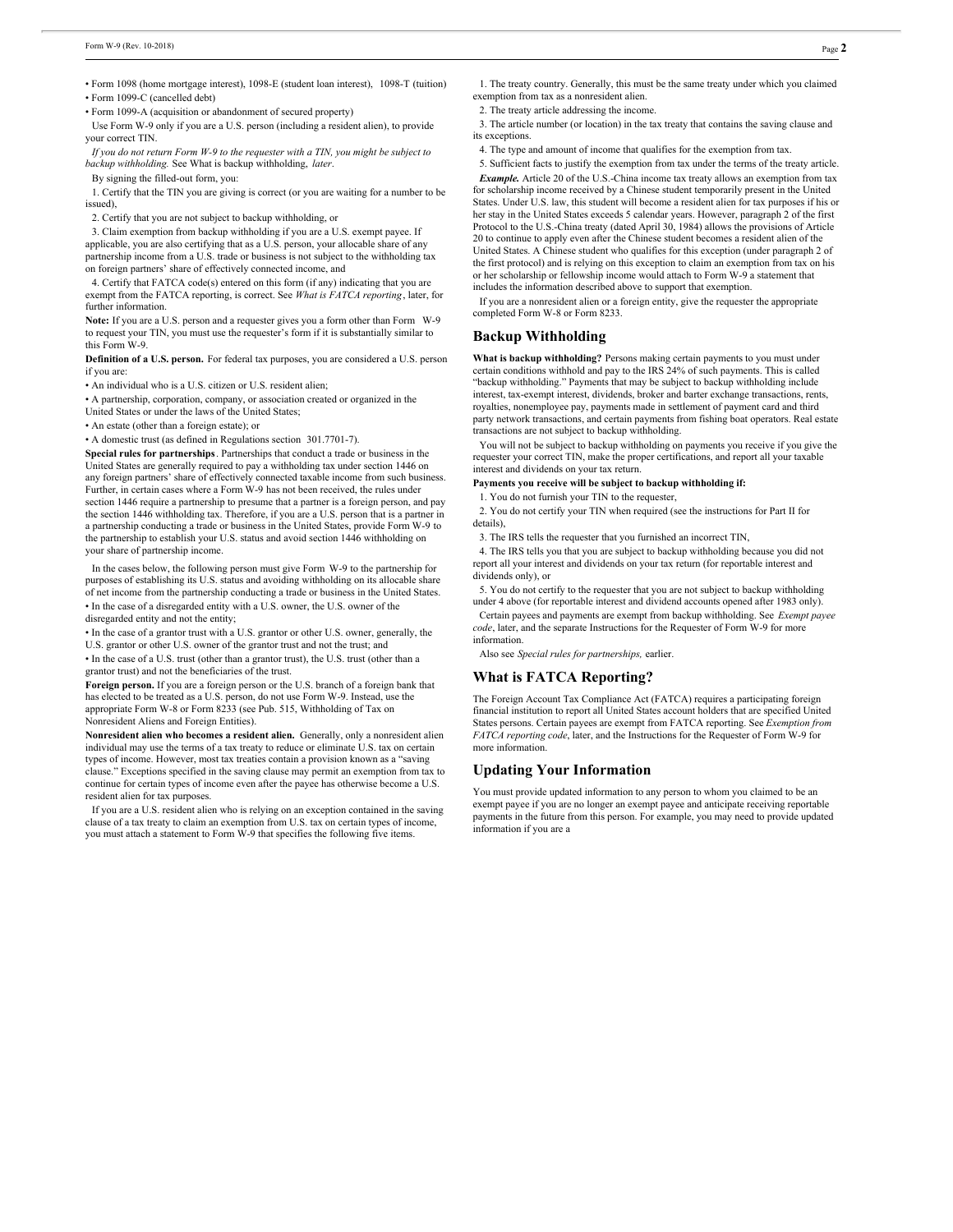C corporation that elects to be an S corporation, or if you no longer are tax exempt. In addition, you must furnish a new Form W-9 if the name or TIN changes for the account; for example, if the grantor of a grantor trust dies.

#### **Penalties**

**Failure to furnish TIN.** If you fail to furnish your correct TIN to a requester, you are subject to a penalty of \$50 for each such failure unless your failure is due to reasonable cause and not to willful neglect.

**Civil penalty for false information with respect to withholding.** If you make a false statement with no reasonable basis that results in no backup withholding, you are subject to a \$500 penalty.

**Criminal penalty for falsifying information.** Willfully falsifying certifications or affirmations may subject you to criminal penalties including fines and/or imprisonment. **Misuse of TINs.** If the requester discloses or uses TINs in violation of federal law, the requester may be subject to civil and criminal penalties.

# **Specific Instructions**

#### **Line 1**

You must enter one of the following on this line; **do not** leave this line blank. The name should match the name on your tax return.

If this Form W-9 is for a joint account (other than an account maintained by a foreign financial institution (FFI)), list first, and then circle, the name of the person or entity whose number you entered in Part I of Form W-9. If you are providing Form W-9 to an FFI to document a joint account, each holder of the account that is a U.S. person must provide a Form W-9.

a. **Individual.** Generally, enter the name shown on your tax return. If you have changed your last name without informing the Social Security Administration (SSA) of the name change, enter your first name, the last name as shown on your social security card, and your new last name.

**Note: ITIN applicant:** Enter your individual name as it was entered on your Form W-7 application, line 1a. This should also be the same as the name you entered on the Form 1040/1040A/1040EZ you filed with your application.

b. **Sole proprietor or single-member LLC.** Enter your individual name as shown on your 1040/1040A/1040EZ on line 1. You may enter your business, trade, or "doing business as" (DBA) name on line 2.

c. **Partnership, LLC that is not a single-member LLC, C corporation, or S corporation.** Enter the entity's name as shown on the entity's tax return on line 1 and any business, trade, or DBA name on line 2.

d. **Other entities.** Enter your name as shown on required U.S. federal tax documents on line 1. This name should match the name shown on the charter or other legal document creating the entity. You may enter any business, trade, or DBA name on line 2.

e. **Disregarded entity.** For U.S. federal tax purposes, an entity that is disregarded as an entity separate from its owner is treated as a "disregarded entity." See Regulations section 301.7701-2(c)(2)(iii). Enter the owner's name on line 1. The name of the entity entered on line 1 should never be a disregarded entity. The name on line 1 should be the name shown on the income tax return on which the income should be reported. For example, if a foreign LLC that is treated as a disregarded entity for U.S. federal tax purposes has a single owner that is a U.S. person, the U.S. owner's name is required to be provided on line 1. If the direct owner of the entity is also a disregarded entity, enter the first owner that is not disregarded for federal tax purposes. Enter the disregarded entity's name on line 2, "Business name/disregarded entity name." If the owner of the disregarded entity is a foreign person, the owner must complete an appropriate Form W-8 instead of a Form W-9. This is the case even if the foreign person has a U.S. TIN.

#### **Line 2**

If you have a business name, trade name, DBA name, or disregarded entity name, you may enter it on line 2.

# **Line 3**

Check the appropriate box on line 3 for the U.S. federal tax classification of the person whose name is entered on line 1. Check only one box on line 3.

| IF the entity/person on line 1 is                                                                                                                           | THEN check the box for                                       |
|-------------------------------------------------------------------------------------------------------------------------------------------------------------|--------------------------------------------------------------|
| $a(n) \ldots$                                                                                                                                               |                                                              |
| • Corporation                                                                                                                                               | Corporation                                                  |
| · Individual                                                                                                                                                | Individual/sole proprietor or single-                        |
| • Sole proprietorship, or                                                                                                                                   | member LLC                                                   |
| • Single-member limited liability company<br>(LLC) owned by an individual and<br>disregarded for U.S. federal tax purposes.                                 |                                                              |
| • LLC treated as a partnership for U.S.                                                                                                                     | Limited liability company and enter the                      |
| federal tax purposes,                                                                                                                                       | appropriate tax classification. $(P=$                        |
| • LLC that has filed Form 8832 or 2553 to<br>be taxed as a corporation, or                                                                                  | Partnership; $C = C$ corporation; or $S = S$<br>corporation) |
| • LLC that is disregarded as an entity<br>separate from its owner but the owner is<br>another LLC that is not disregarded for<br>U.S. federal tax purposes. |                                                              |
| • Partnership                                                                                                                                               | Partnership                                                  |
| • Trust/estate                                                                                                                                              | Trust/estate                                                 |

#### **Line 4, Exemptions**

If you are exempt from backup withholding and/or FATCA reporting, enter in the appropriate space on line 4 any code(s) that may apply to you.

**Exempt payee code.**

• Generally, individuals (including sole proprietors) are not exempt from backup withholding.

• Except as provided below, corporations are exempt from backup withholding for certain payments, including interest and dividends.

• Corporations are not exempt from backup withholding for payments made in settlement of payment card or third party network transactions.

• Corporations are not exempt from backup withholding with respect to attorneys' fees or gross proceeds paid to attorneys, and corporations that provide medical or health care services are not exempt with respect to payments reportable on Form 1099-MISC.

The following codes identify payees that are exempt from backup withholding. Enter the appropriate code in the space in line 4.

1—An organization exempt from tax under section 501(a), any IRA, or a custodial account under section  $403(b)(7)$  if the account satisfies the requirements of section  $401(f)$ (2)

2—The United States or any of its agencies or instrumentalities

3—A state, the District of Columbia, a U.S. commonwealth or possession, or any of their political subdivisions or instrumentalities

4—A foreign government or any of its political subdivisions, agencies, or

instrumentalities

5—A corporation

6—A dealer in securities or commodities required to register in the United States, the District of Columbia, or a U.S. commonwealth or possession

7—A futures commission merchant registered with the Commodity Futures Trading Commission

8—A real estate investment trust

9—An entity registered at all times during the tax year under the Investment Company Act of 1940

10—A common trust fund operated by a bank under section 584(a)

11—A financial institution

12—A middleman known in the investment community as a nominee or custodian

13—A trust exempt from tax under section 664 or described in section 4947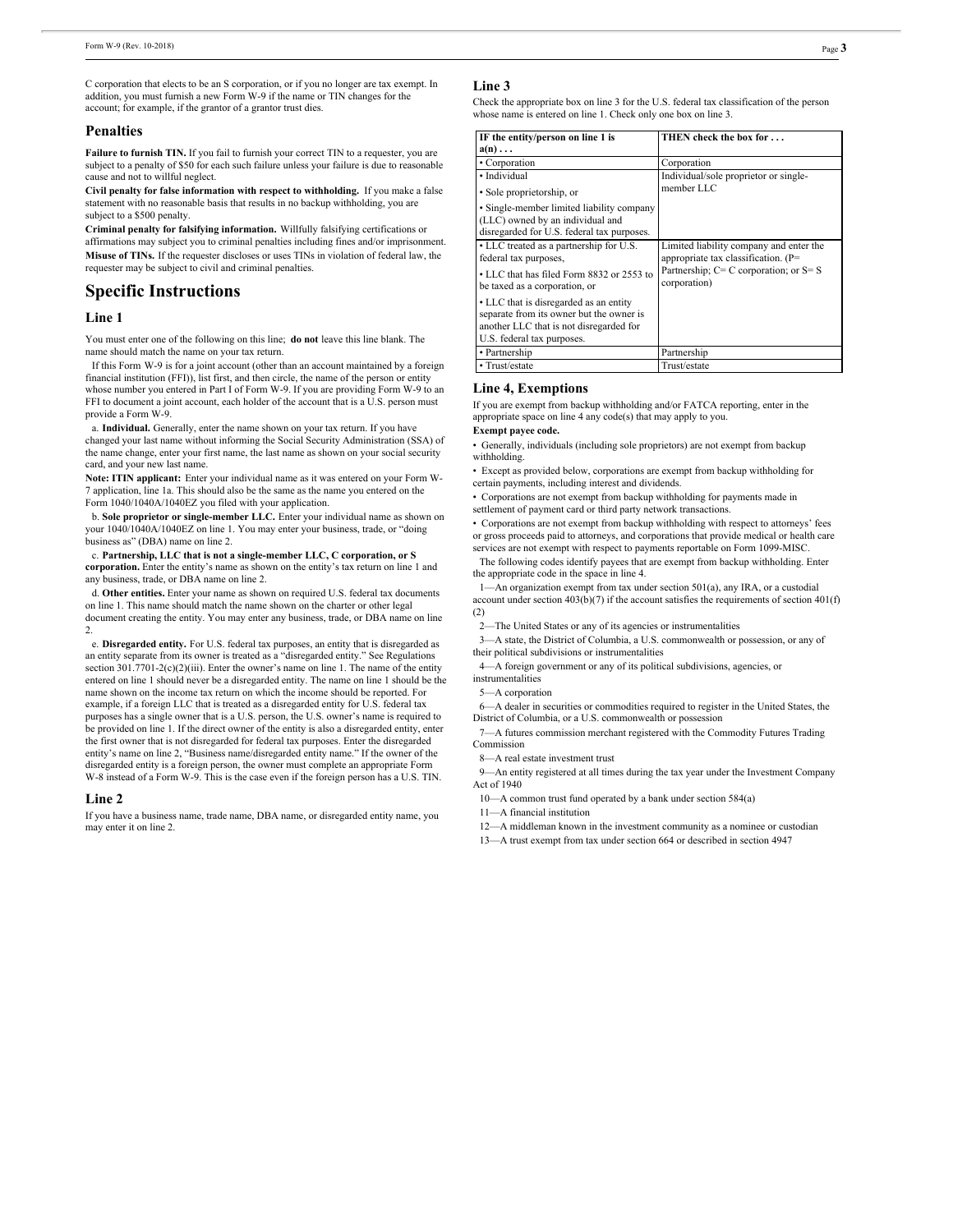The following chart shows types of payments that may be exempt from backup withholding. The chart applies to the exempt payees listed above, 1 through 13.

| IF the payment is for $\dots$                                                      | THEN the payment is exempt                                                                                                                                                                                                   |  |  |
|------------------------------------------------------------------------------------|------------------------------------------------------------------------------------------------------------------------------------------------------------------------------------------------------------------------------|--|--|
|                                                                                    | for $\dots$                                                                                                                                                                                                                  |  |  |
| Interest and dividend payments                                                     | All exempt payees except for 7                                                                                                                                                                                               |  |  |
| <b>Broker transactions</b>                                                         | Exempt payees 1 through 4 and 6 through<br>11 and all C corporations. S corporations<br>must not enter an exempt payee code<br>because they are exempt only for sales of<br>noncovered securities acquired prior to<br>2012. |  |  |
| Barter exchange transactions and patronage<br>dividends                            | Exempt payees 1 through 4                                                                                                                                                                                                    |  |  |
| Payments over \$600 required to be reported<br>and direct sales over \$5,0001      | Generally, exempt payees 1 through 52                                                                                                                                                                                        |  |  |
| Payments made in settlement of payment<br>card or third party network transactions | Exempt payees 1 through 4                                                                                                                                                                                                    |  |  |

1 See Form 1099-MISC, Miscellaneous Income, and its instructions.

2 However, the following payments made to a corporation and reportable on Form 1099-MISC are not exempt from backup withholding: medical and health care payments, attorneys' fees, gross proceeds paid to an attorney reportable under section 6045(f), and payments for services paid by a federal executive agency.

**Exemption from FATCA reporting code.** The following codes identify payees that are exempt from reporting under FATCA. These codes apply to persons submitting this form for accounts maintained outside of the United States by certain foreign financial institutions. Therefore, if you are only submitting this form for an account you hold in the United States, you may leave this field blank. Consult with the person requesting this form if you are uncertain if the financial institution is subject to these requirements. A requester may indicate that a code is not required by providing you with a Form W-9 with "Not Applicable" (or any similar indication) written or printed on the line for a FATCA exemption code.

A—An organization exempt from tax under section 501(a) or any individual retirement plan as defined in section 7701(a)(37)

B—The United States or any of its agencies or instrumentalities

C—A state, the District of Columbia, a U.S. commonwealth or possession, or any of their political subdivisions or instrumentalities

D—A corporation the stock of which is regularly traded on one or more established securities markets, as described in Regulations section 1.1472-1(c)(1)(i)

E—A corporation that is a member of the same expanded affiliated group as a corporation described in Regulations section 1.1472-1(c)(1)(i)

F—A dealer in securities, commodities, or derivative financial instruments (including notional principal contracts, futures, forwards, and options) that is registered as such under the laws of the United States or any state

G—A real estate investment trust

H—A regulated investment company as defined in section 851 or an entity registered at all times during the tax year under the Investment Company Act of 1940

I—A common trust fund as defined in section 584(a)

- J—A bank as defined in section 581
- K—A broker

L—A trust exempt from tax under section 664 or described in section 4947(a)(1)

M—A tax exempt trust under a section 403(b) plan or section  $457(g)$  plan

**Note:** You may wish to consult with the financial institution requesting this form to determine whether the FATCA code and/or exempt payee code should be completed.

# **Line 5**

Enter your address (number, street, and apartment or suite number). This is where the requester of this Form W-9 will mail your information returns. If this address differs from the one the requester already has on file, write NEW at the top. If a new address is provided, there is still a chance the old address will be used until the payor changes your address in their records.

## **Line 6**

Enter your city, state, and ZIP code.

# **Part I. Taxpayer Identification Number (TIN)**

**Enter your TIN in the appropriate box.** If you are a resident alien and you do not have and are not eligible to get an SSN, your TIN is your IRS individual taxpayer identification number (ITIN). Enter it in the social security number box. If you do not have an ITIN, see *How to get a TIN* below.

If you are a sole proprietor and you have an EIN, you may enter either your SSN or EIN.

If you are a single-member LLC that is disregarded as an entity separate from its owner, enter the owner's SSN (or EIN, if the owner has one). Do not enter the disregarded entity's EIN. If the LLC is classified as a corporation or partnership, enter the entity's EIN.

**Note:** See *What Name and Number To Give the Requester* , later, for further clarification of name and TIN combinations.

**How to get a TIN.** If you do not have a TIN, apply for one immediately. To apply for an SSN, get Form SS-5, Application for a Social Security Card, from your local SSA office or get this form online at *www.SSA.gov*. You may also get this form by calling

1-800-772-1213. Use Form W-7, Application for IRS Individual Taxpayer Identification Number, to apply for an ITIN, or Form SS-4, Application for Employer Identification Number, to apply for an EIN. You can apply for an EIN online by accessing the IRS website at *www.irs.gov/Businesses* and clicking on Employer Identification Number (EIN) under Starting a Business. Go to *www.irs.gov/Forms* to view, download, or print Form W-7 and/or Form SS-4. Or, you can go to *www.irs.gov/OrderForms* to place an order and have Form W-7 and/or SS-4 mailed to you within 10 business days.

If you are asked to complete Form W-9 but do not have a TIN, apply for a TIN and write "Applied For" in the space for the TIN, sign and date the form, and give it to the requester. For interest and dividend payments, and certain payments made with respect to readily tradable instruments, generally you will have 60 days to get a TIN and give it to the requester before you are subject to backup withholding on payments. The 60-day rule does not apply to other types of payments. You will be subject to backup withholding on all such payments until you provide your TIN to the requester.

**Note:** Entering "Applied For" means that you have already applied for a TIN or that you intend to apply for one soon.

**Caution:** A disregarded U.S. entity that has a foreign owner must use the appropriate Form W-8.

# **Part II. Certification**

To establish to the withholding agent that you are a U.S. person, or resident alien, sign Form W-9. You may be requested to sign by the withholding agent even if item 1, 4, or 5 below indicates otherwise.

For a joint account, only the person whose TIN is shown in Part I should sign (when required). In the case of a disregarded entity, the person identified on line 1 must sign. Exempt payees, see *Exempt payee code*, earlier.

**Signature requirements.** Complete the certification as indicated in items 1 through 5 below.

**1. Interest, dividend, and barter exchange accounts opened before 1984 and broker accounts considered active during 1983.** You must give your correct TIN, but you do not have to sign the certification.

**2. Interest, dividend, broker, and barter exchange accounts opened after 1983 and broker accounts considered inactive during 1983.** You must sign the certification or backup withholding will apply. If you are subject to backup withholding and you are merely providing your correct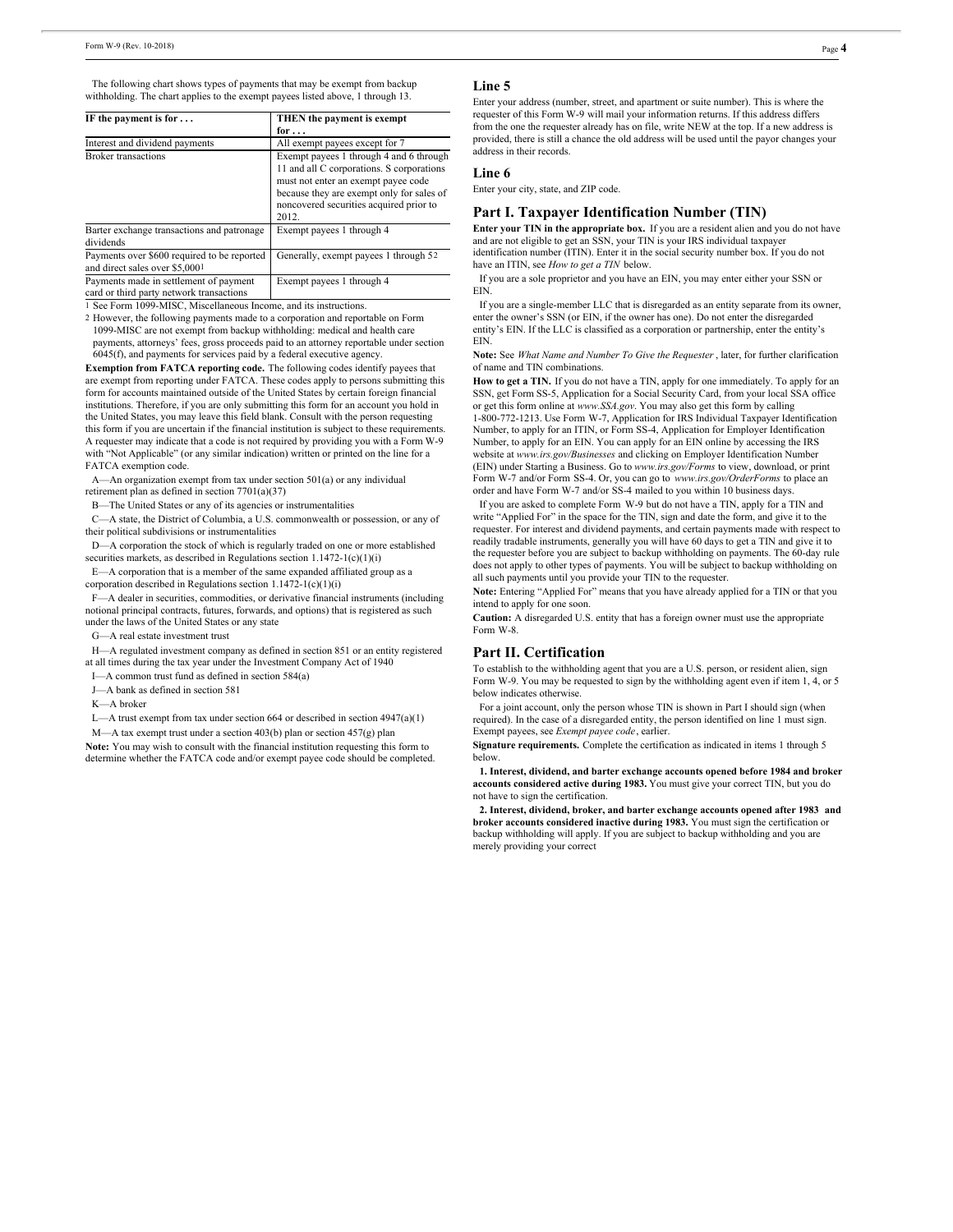TIN to the requester, you must cross out item 2 in the certification before signing the form.

**3. Real estate transactions.** You must sign the certification. You may cross out item 2 of the certification.

**4. Other payments.** You must give your correct TIN, but you do not have to sign the certification unless you have been notified that you have previously given an incorrect TIN. "Other payments" include payments made in the course of the requester's trade or business for rents, royalties, goods (other than bills for merchandise), medical and health care services (including payments to corporations), payments to a nonemployee for services, payments made in settlement of payment card and third party network transactions, payments to certain fishing boat crew members and fishermen, and gross proceeds paid to attorneys (including payments to corporations).

**5. Mortgage interest paid by you, acquisition or abandonment of secured property, cancellation of debt, qualified tuition program payments (under section 529), ABLE accounts (under section 529A), IRA, Coverdell ESA, Archer MSA or HSA contributions or distributions, and pension distributions.** You must give your correct TIN, but you do not have to sign the certification.

## **What Name and Number To Give the Requester**

| For this type of account:                                                                                                                                                                            | Give name and SSN of:                                                                                      |
|------------------------------------------------------------------------------------------------------------------------------------------------------------------------------------------------------|------------------------------------------------------------------------------------------------------------|
| 1. Individual                                                                                                                                                                                        | The individual                                                                                             |
| 2. Two or more individuals (joint account) other<br>than an account maintained by an FFI                                                                                                             | The actual owner of the account or, if combined<br>funds, the first individual on the account <sup>1</sup> |
| 3. Two or more U.S. persons<br>(joint account maintained by an FFI)                                                                                                                                  | Each holder of the account                                                                                 |
| 4. Custodialaccount of a minor (Uniform Gift to<br>Minors Act)                                                                                                                                       | The minor2                                                                                                 |
| 5. a. The usual revocable savings trust (grantor is                                                                                                                                                  | The grantor-trustee1                                                                                       |
| also trustee)<br>b. So-called trust account that is not a legal or<br>valid trust under state law                                                                                                    | The actual owner!                                                                                          |
| 6. Sole proprietorship or disregarded entity owned<br>by an individual                                                                                                                               | The owner <sup>3</sup>                                                                                     |
| 7. Grantortrust filing under Optional Form 1099<br>Filing Method 1 (see Regulations section 1.671-<br>4(b)(2)(i)(A))                                                                                 | The grantor*                                                                                               |
| For this type of account:                                                                                                                                                                            | Give name and EIN of:                                                                                      |
| 8. Disregarded entity not owned by an individual                                                                                                                                                     | The owner                                                                                                  |
| 9. A valid trust, estate, or pension trust                                                                                                                                                           | Legal entity4                                                                                              |
| 10. Corporation or LLC electing corporate status on<br>Form 8832 or Form 2553                                                                                                                        | The corporation                                                                                            |
| 11. Association, club, religious, charitable,<br>educational, or other tax-exempt organization                                                                                                       | The organization                                                                                           |
|                                                                                                                                                                                                      |                                                                                                            |
| 12. Partnership or multi-member LLC                                                                                                                                                                  | The partnership                                                                                            |
| 13. A broker or registered nominee                                                                                                                                                                   | The broker or nominee                                                                                      |
| 14. Account with the Department of Agriculture in<br>the name of a public entity (such as a state or<br>local government, school district, or prison) that<br>receives agricultural program payments | The public entity                                                                                          |

1 List first and circle the name of the person whose number you furnish. If only one person on a joint account has an SSN, that person's number must be furnished. 2 Circle the minor's name and furnish the minor's SSN.

3 You must show your individual name and you may also enter your business or DBA name on the "Business name/disregarded entity" name line. You may use either your SSN or EIN (if you have one), but the IRS encourages you to use your SSN. 4 List first and circle the name of the trust, estate, or pension trust. (Do not furnish the

TIN of the personal representative or trustee unless the legal entity itself is not designated in the account title.) Also see *Special rules for partnerships,* earlier.

**\*Note:** The grantor also must provide a Form W-9 to trustee of trust.

**Note:** If no name is circled when more than one name is listed, the number will be considered to be that of the first name listed.

# **Secure Your Tax Records From Identity Theft**

Identity theft occurs when someone uses your personal information such as your name, SSN, or other identifying information, without your permission, to commit fraud or other crimes. An identity thief may use your SSN to get a job or may file a tax return using your SSN to receive a refund.

To reduce your risk:

• Protect your SSN,

• Ensure your employer is protecting your SSN, and

• Be careful when choosing a tax preparer.

If your tax records are affected by identity theft and you receive a notice from the IRS, respond right away to the name and phone number printed on the IRS notice or letter.

If your tax records are not currently affected by identity theft but you think you are at risk due to a lost or stolen purse or wallet, questionable credit card activity or credit report, contact the IRS Identity Theft Hotline at 1-800-908-4490 or submit Form 14039.

For more information, see Pub. 5027, Identity Theft Information for Taxpayers.

Victims of identity theft who are experiencing economic harm or a systemic problem, or are seeking help in resolving tax problems that have not been resolved through normal channels, may be eligible for Taxpayer Advocate Service (TAS) assistance. You can reach TAS by calling the TAS toll-free case intake line at 1-877-777-4778 or TTY/TDD 1-800-829-4059.

**Protect yourself from suspicious emails or phishing schemes.** Phishing is the creation and use of email and websites designed to mimic legitimate business emails and websites. The most common act is sending an email to a user falsely claiming to be an established legitimate enterprise in an attempt to scam the user into surrendering private information that will be used for identity theft.

The IRS does not initiate contacts with taxpayers via emails. Also, the IRS does not request personal detailed information through email or ask taxpayers for the PIN numbers, passwords, or similar secret access information for their credit card, bank, or other financial accounts.

If you receive an unsolicited email claiming to be from the IRS, forward this message to *phishing@irs.gov*. You may also report misuse of the IRS name, logo, or other IRS property to the Treasury Inspector General for Tax Administration (TIGTA) at 1-800-366-4484. You can forward suspicious emails to the Federal Trade Commission at *spam@uce.gov* or report them at *www.ftc.gov/complaint*. You can contact the FTC at *www.ftc.gov/idtheft* or 877-IDTHEFT (877-438-4338). If you have been the victim of identity theft, see *www.IdentityTheft.gov* and Pub. 5027.

Visit *www.irs.gov/IdentityTheft* to learn more about identity theft and how to reduce your risk.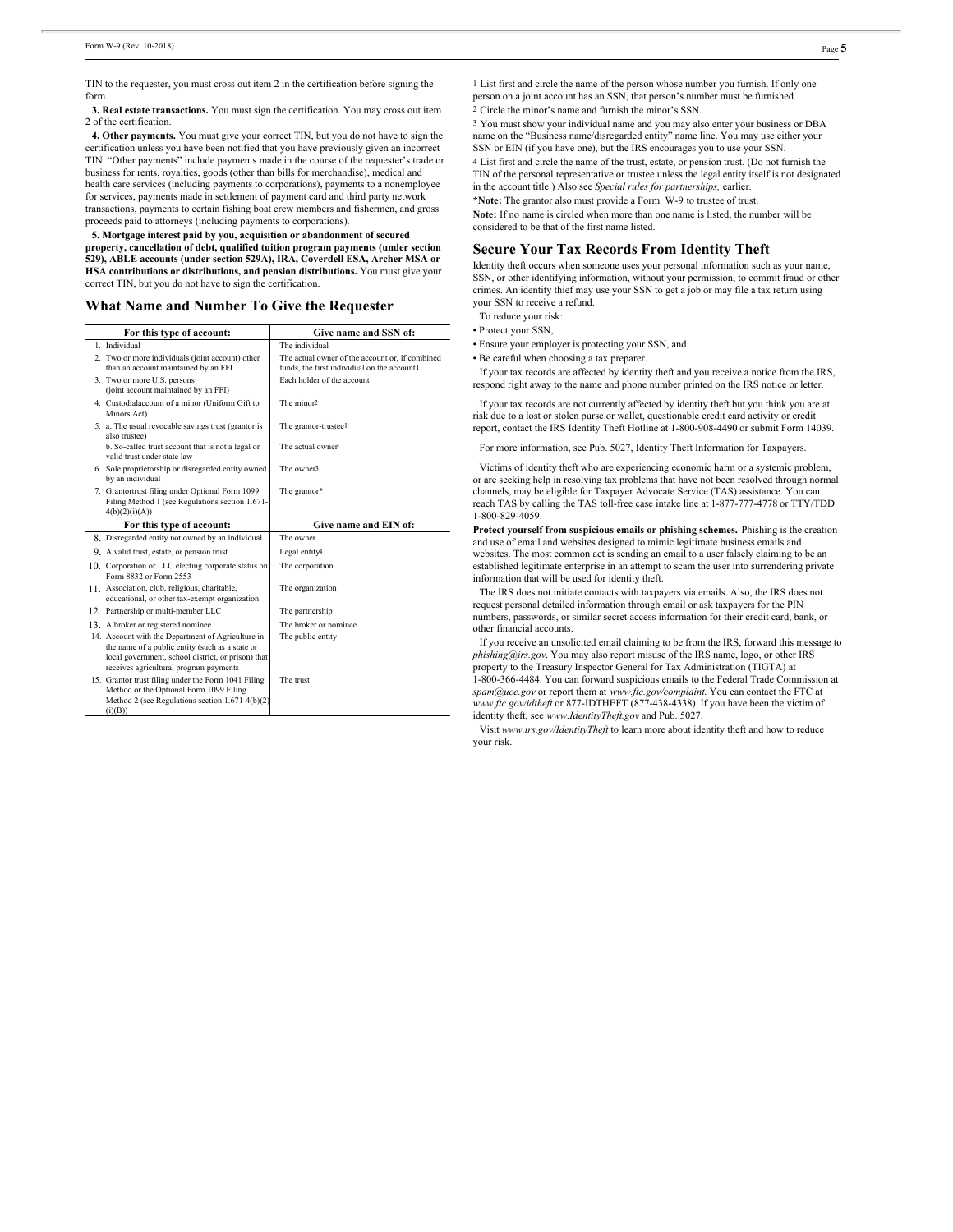# **Privacy Act Notice**

Section 6109 of the Internal Revenue Code requires you to provide your correct TIN to persons (including federal agencies) who are required to file information returns with the IRS to report interest, dividends, or certain other income paid to you; mortgage interest you paid; the acquisition or abandonment of secured property; the cancellation of debt; or contributions you made to an IRA, Archer MSA, or HSA. The person collecting this form uses the information on the form to file information returns with the IRS, reporting the above information. Routine uses of this information include giving it to the Department of Justice for civil and

criminal litigation and to cities, states, the District of Columbia, and U.S. commonwealths and possessions for use in administering their laws. The information also may be disclosed to other countries under a treaty, to federal and state agencies to enforce civil and criminal laws, or to federal law enforcement and intelligence agencies to combat terrorism. You must provide your TIN whether or not you are required to file a tax return. Under section 3406, payers must generally withhold a percentage of taxable interest, dividend, and certain other payments to a payee who does not give a TIN to the payer. Certain penalties may also apply for providing false or fraudulent information.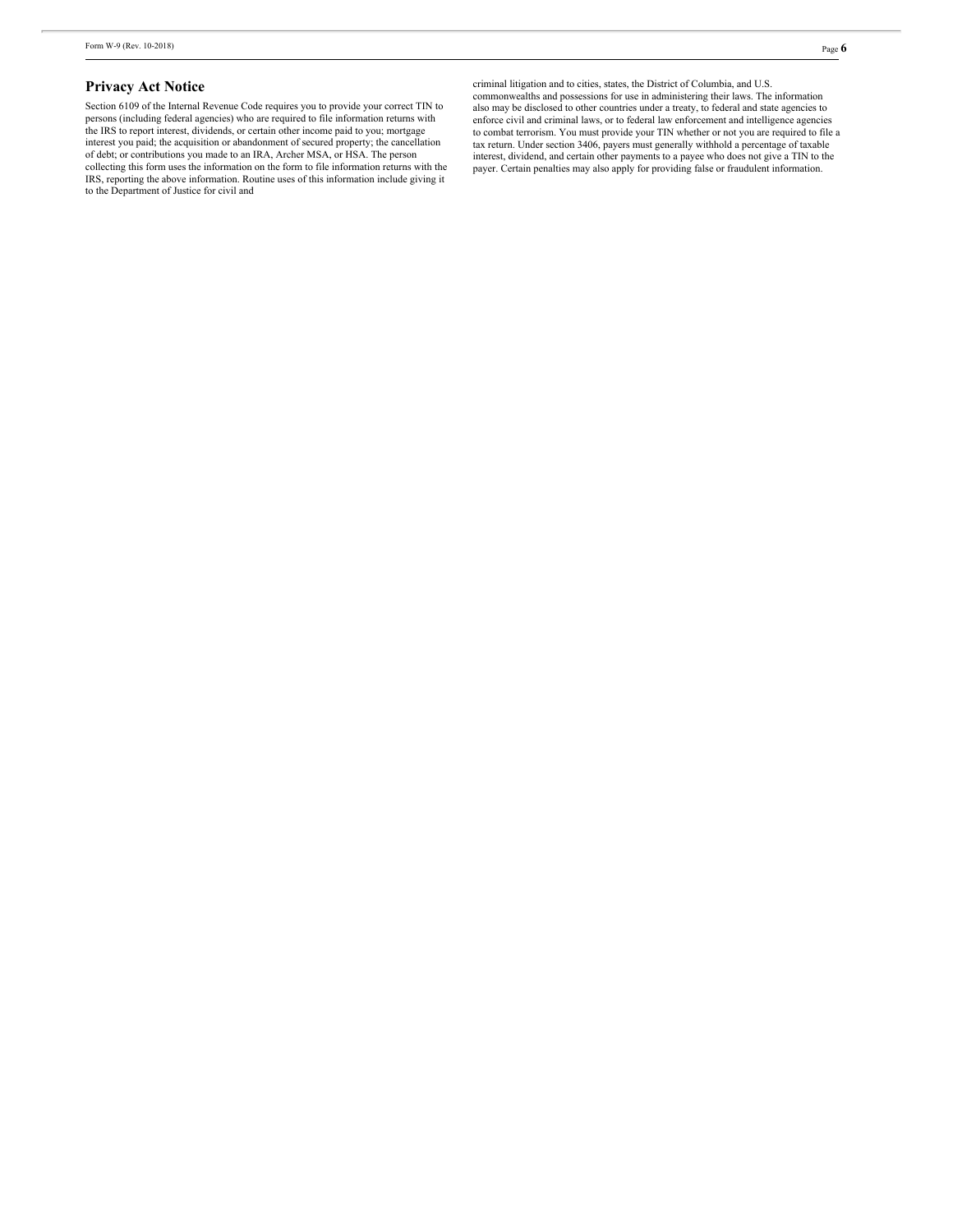

*If delivering by First Class, Registered or Certified* Computershare Trust Company, N.A.

c/o Voluntary Corp Actions P.O. Box 43011 Providence, RI 02940-3011

*Mail mail: By Express or overnight delivery:* Computershare Trust Company, N.A. c/o Voluntary Corporate Actions 150 Royall Street, Suite V Canton, MA 02021

## *The Information Agent for the Of er is:*

The Information Agent may be contacted at the address and telephone number listed below for questions and/or requests for additional copies of the Offer to Purchase, this Letter of Transmittal, the notice of guaranteed delivery and other tender offer materials. You may also contact your broker, dealer, commercial bank, trust company or other nominee for assistance. Such copies will be furnished promptly at Offeror's expense.

**Georgeson LLC**

1290 Avenue of the Americas, 9th Floor New York, NY 10104 Shareholders, Banks and Brokers in North America may call toll free: 866-413-5899 All others call: 1-781-575-2137